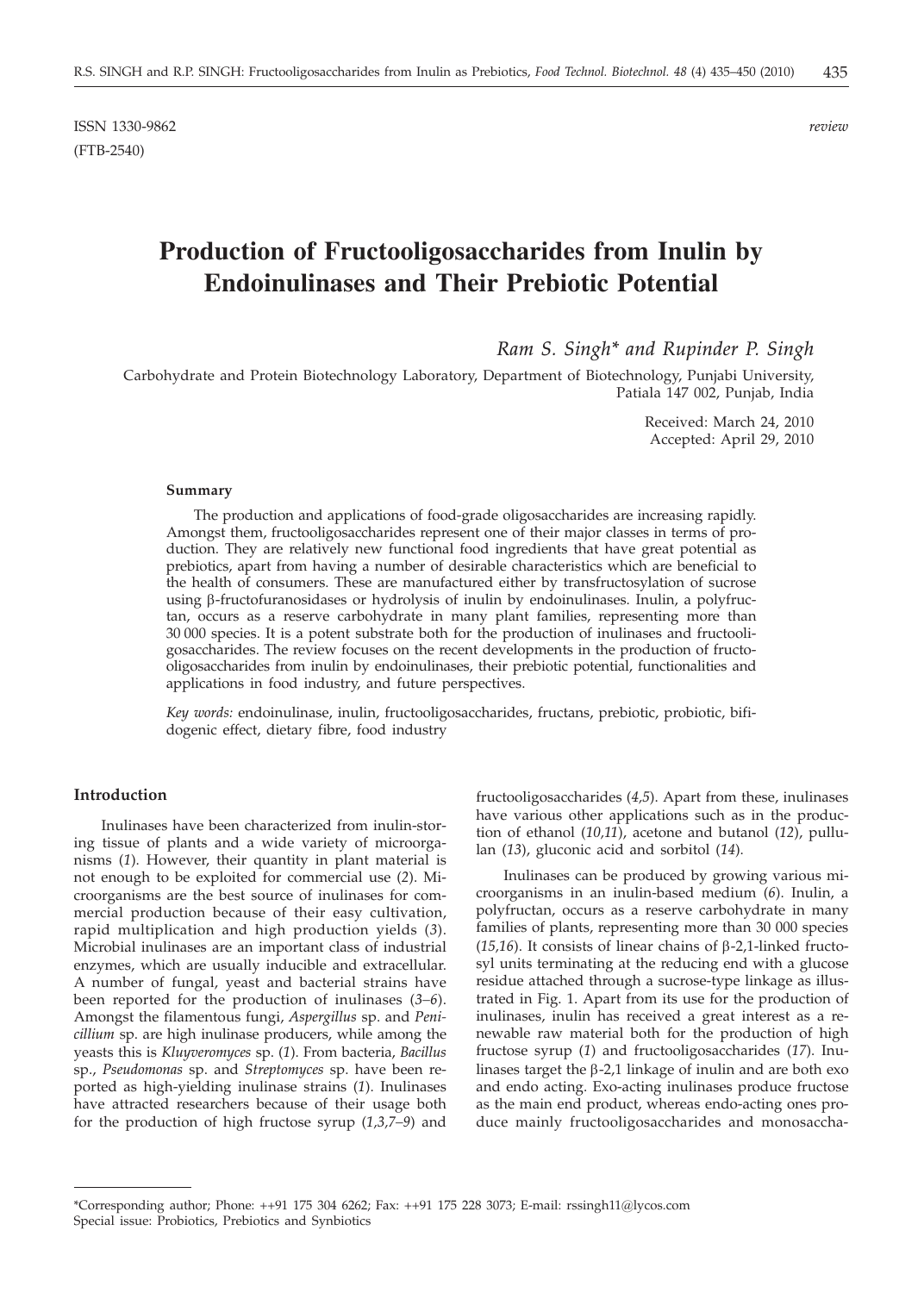

**Fig. 1.** Action pattern of inulinases on inulin

rides in a minor amount. Fructose has many superior technical and functional properties compared to sucrose, and also has a GRAS (Generally Recognized as Safe) status (*1,18*). Fructooligosaccharides constitute one of the most popular functional food components because of their bifidogenic and health-promoting properties (*17, 19–22*). Earlier, most of the commercially available fructooligosaccharides were either synthesized from sucrose (*19*) or extracted from edible parts of some plants (*22*). Nowadays, these are synthesized enzymatically either from sucrose by fructosyltransferases or from inulin by endoinulinases. This review focuses on the recent developments in the production of fructooligosaccharides from inulin by endoinulinases, their prebiotic potential, functionalities and applications in food industry, and future perspectives.

## **Action Pattern of Inulinases**

It is clear from the literature (*1,3,4,6,18*) that inulinases are classified as exo and endo acting on the basis of cleavage of  $\beta$ -2,1 linkage in inulin (Fig. 1). Exoinulinases (EC 3.2.1.80) cleave  $\beta$ -2,1 linkages sequentially starting from the non-reducing end of inulin and split off terminal fructosyl units, releasing fructose with a molecule of glucose, whereas endoinulinases (EC 3.2.1.7) act randomly and hydrolyze internal linkages of inulin to yield fructooligosaccharides. Inulinases often show a certain activity towards sucrose (*1*). However, sucrose hydrolytic enzymes are called invertases (EC 3.2.1.26) and have specific characteristics. Because of the overlapping substrate specificity of invertases and inulinases, their distinction is difficult and controversial. Generally, inulinases are distinguished from invertases on the basis of I/S (inulinase activity/invertase activity) ratio (*1,18*). If the I/S ratio is  $>10^{-2}$ , the enzyme is referred to as an inulinases, and if I/S ratio is  $<10^{-4}$ , it is considered an invertase (*23*).

The property of having an exo or endo action depends upon the microbial origin of the enzyme. The mode of action of inulinases from different microbial sources has been described recently (*1,3*). Inulinases from fungi are generally exo acting (*4*), but some fungal strains like *Aspergillus ficuum* (*24*), *Chrysosporium pannorum* (*25*) and *Penicillium rugulosum* (*26*) produce both exo- and endoinulinases. Most of the strains of *Aspergillus niger* have been reported to produce only endoinulinases extracellularly (*27–29*), while surprisingly *A. niger* strain 12 has been reported to produce both exo- and endoinulinases intracellularly (*30*). Two forms of exo-acting (EI and EII) extracellular inulinases have been reported from *Penicillium* sp. (*31*). Interestingly, two intracellular (EI, EII) and one extracellular endoinulinase (Eexo) have been investigated from *Kluyveromyces* sp. Y-85 (*32*). In another interesting case, one invertase (Inv), five exoinulinases (Exo I, II, III, IV and V) and three endoinulinases (Endo I, II and III) were isolated from a commercial preparation derived from *Aspergillus ficuum* (*23*).

#### **Inulin, A Potent Substrate**

Inulin is a potent substrate for the production of inulinases (*3,4,6*), high fructose syrup (*1,15*) and fructooligosaccharides (*3,17*). Rose, a German scientist, in the early 1800s first isolated it as a carbohydrate substance from the roots of *Inula helenium* (*33*) and the substance was later named 'inulin' by Thomson (*34*). Inulin consists of linear chains of D-fructofuranose molecules linked by  $\beta$ --2,1-glycosidic bonds and terminated with a D-glucose moiety linked to fructose by  $\alpha$ -1,2 bonds as in sucrose (Fig. 1). In nature, it is the second most abundant storage carbohydrate after starch (*16*). Most of the inulin- -containing plants are dicotyledonous, belonging to the Asteraceae and Campanulaceae families, but a small amount is also found in some monocotyledonous plants from the Poaceae, Liliaceae and Amaryllidaceae families (*15*). Some inulin-containing plants commonly used in human nutrition are leek, onion, garlic, asparagus, Jerusalem artichoke, dahlia, chicory, yacon, *etc*. (*35*). Inulin content of some plants is given in Table 1 (*35–39*). The degree of polymerization (DP) is one of the important properties of inulin, because it influences the functionalities of the fructans (*16*). The DP of plant inulin is rather low (DP<200) and varies according to the plant species, weather conditions and physiological age of the plant (*16*).

Inulin and its hydrolyzed products are legally classified as food or food ingredients in all the countries where they are used (*21*). Inulin is also the most commonly used substrate for the production of inulinases (*6*). Apart from pure inulin, naturally occurring inulin- -rich plant materials have been used for the production of inulinases (*3,4*). Inulin and its partially hydrolyzed products (fructooligosaccharides) may significantly improve organoleptic characteristics such as both taste and mouth-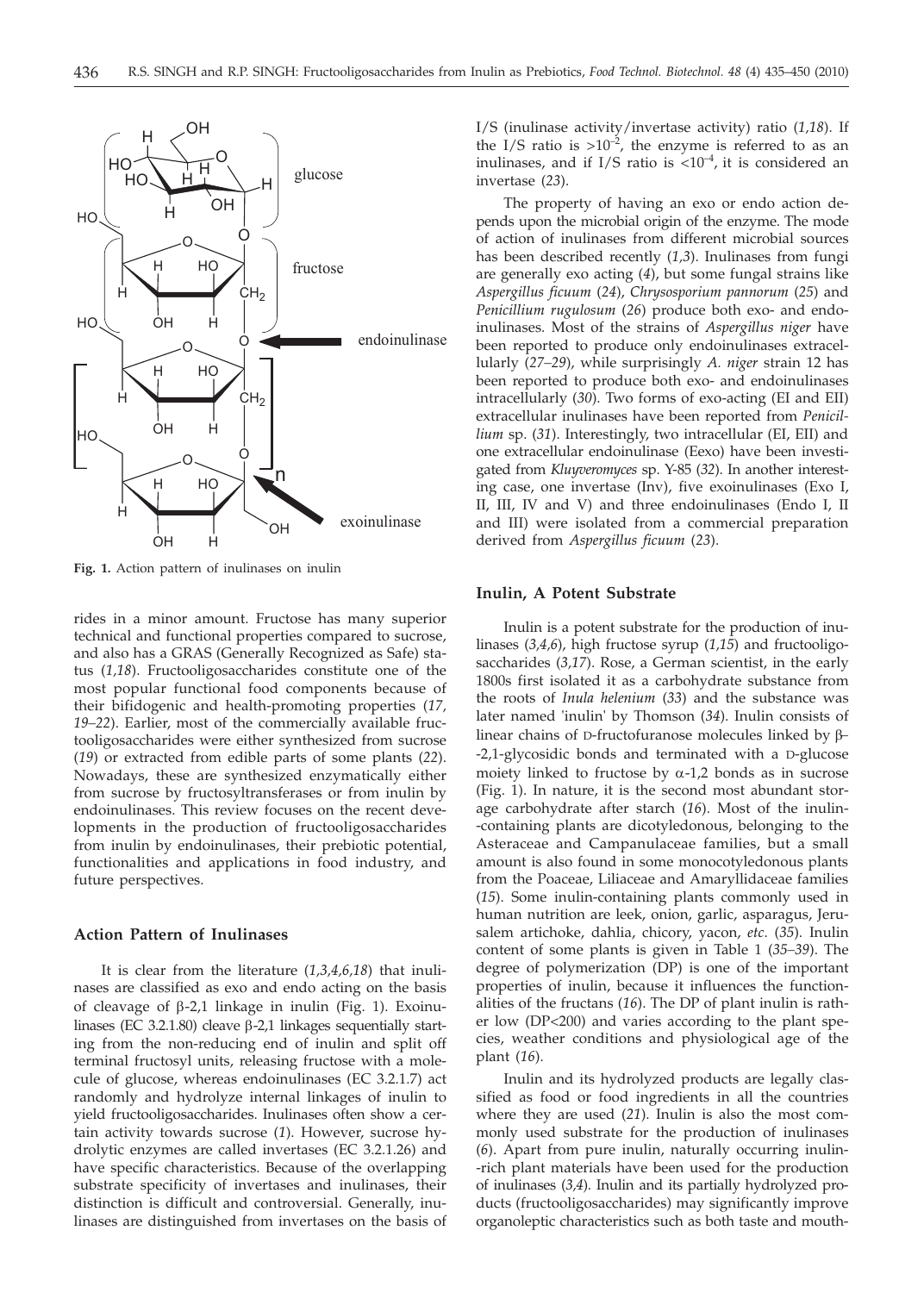| Botanical name                  | Common name          | Plant part   | Inulin/%*      | Reference |
|---------------------------------|----------------------|--------------|----------------|-----------|
| Agave americana                 | agave                | lobes        | $7 - 10$       | 36        |
| Allium ampeloprasum var. porrum | leek                 | bulb         | $3 - 10$       | 35        |
| Allium cepa                     | onion                | bulb         | $2 - 6$        | 35        |
| Allium sativum                  | garlic               | bulb         | $9 - 16$       | 35        |
| Arctium sp.                     | burdock              | roots        | $3.5 - 4.0$    | 35        |
| Asparagus officinalis           | shatwaar             | root tubers  | $10 - 15$      | 37        |
| Asparagus racemosus             | safed musli/shatwaar | root tubers  | $10 - 15$      | 37        |
| Camassia sp.                    | camas                | bulb         | $12 - 22$      | 35        |
| Cichorium intybus               | chicory              | roots        | $15 - 20$      | 35,37     |
| Cynara cardunculus              | artichoke            | leaves/heart | $3 - 10$       | 35        |
| Dahlia sp.                      | dahlia               | root tubers  | $15 - 20$      | 37        |
| Helianthus tuberosus            | Jerusalem artichoke  | tubers       | $14 - 19$      | 35,37     |
| Hordeum vulgare                 | barley               | grains       | $0.5 - 1.5$    | 35        |
| Microseris lanceolata           | murnong              | roots        | $8 - 13$       | 35        |
| Musa acuminate                  | banana               | fruit        | $0.3 - 0.7$    | 35        |
| Secale cereale                  | rye                  | grains       | $0.5 - 1.0$    | 35        |
| Smallanthus sonchifolius        | yacon                | roots        | $3 - 19$       | 35        |
| Taraxacum officinale            | dandelion            | leaves       | $12 - 15$      | 35        |
| Tragopogon sp.                  | salsify              | roots        | $15 - 20$      | 37        |
| Scorzonera hispanica            | Spanish salsify      | roots        | $8.15 - 10.75$ | 38        |
| Saussurea lappa                 | kuth                 | roots        | $18 - 20$      | 39        |

Table 1. Inulin content of some plants

\*percentage of fresh mass

feel in a wide range of food applications (*21*). Apart from this, fructooligosaccharides produced from inulin by endoinulinases are used as potent prebiotics and dietary fibres and also have many more beneficial functionalities (*10,17*). Furthermore, their complete hydrolyzed product, fructose, produced by exoinulinase is emerging as a safe sweetener in food industry. Nowadays, inulin is a promising substrate for the enzymatic synthesis of fructooligosaccharides and high fructose syrup.

## **Microbial Production of Endoinulinases**

Fungi, yeast and bacteria are all capable of producing inulinases and many of them have been successfully used for enzyme production (*1,3–6*). Inulinases are both extra- and intracellular, but some microorganisms have the ability to express this enzyme in both ways (*4,18*). Similarly, inulinases are both exo and endo acting but many microorganisms are known to produce mixed forms (*23–26,30,32,40*). The localization of an enzyme, its mode of action and yield depend upon the kind of microorganism and the substrate used during fermentation (*1*). Microorganisms expressing endoinulinases and their enzyme activities in submerged fermentation are listed in Table 2 (*5,24–30,32,41–60*). All the endoinulinase-expressing microorganisms are from bacteria and fungi except for two yeast strains of *Yarrowia lipolytica* (*60*) and *Kluyveromyces* sp. Y-85 (*32*). Furthermore, all the strains are reported to produce extracellular endoinulinases, except for *Aspergillus niger* strain 12 (*30*) and *Kluyvero-* *myces* sp. Y-85 (*32*), which are known to produce endoinulinase intracellularly.

The raw material used for the production of inulinases includes a wide range of pure, mixed and natural substrates (*4*). Although inulin is the most commonly used substrate, a variety of other substrates (glucose, sucrose, lactose, maltose, fructan, fructosan, *etc*.) have also been used for different microorganisms (*4,61*). If the microorganism exhibits inulinase activity coupled with invertase activity, sucrose may serve as a better source for enzyme production, otherwise it may exhibit an inhibitory effect on inulinase production (*4,18,52,62*). Pure inulin from various sources and many naturally occurring inulin-rich substrates has been used for most of the endoinulinase-producing microorganisms (Table 3; *24,26–30, 41–51,55–60,63,64*). Jerusalem artichoke tubers, dahlia tubers and chicory roots are the most commonly used inulin-rich substrates for endoinulinase production. Complex N-sources such as yeast extract, beef extract, meat extract, corn steep liquor, peptone, urea, *etc*. and inorganic N-sources like  $(NH_4)_2SO_4$ ,  $(NH_4)_2HPO_4$ ,  $NH_4H_2PO_4$ ,  $NH_4Cl$ , NaNO3, KNO3, *etc*. have been widely used in inulinase- -producing media (*65*). The complex N-sources have been reported to be better than inorganic N-sources (*24,26,66– 71*). Ammonium salts usually cause acidic conditions, because acid is liberated in the medium after the utilization of ammonium ions and highly acidic conditions may inhibit the growth and synthesis of inulinase (*18*). The positive influence of inorganic salts like  $Mn^{2+}$ , Ca<sup>2+</sup> (*70–72*),  $Mg^{2+}$ , Fe<sup>2+</sup> and K<sup>+</sup> (*73*) on inulinase synthesis has also been reported.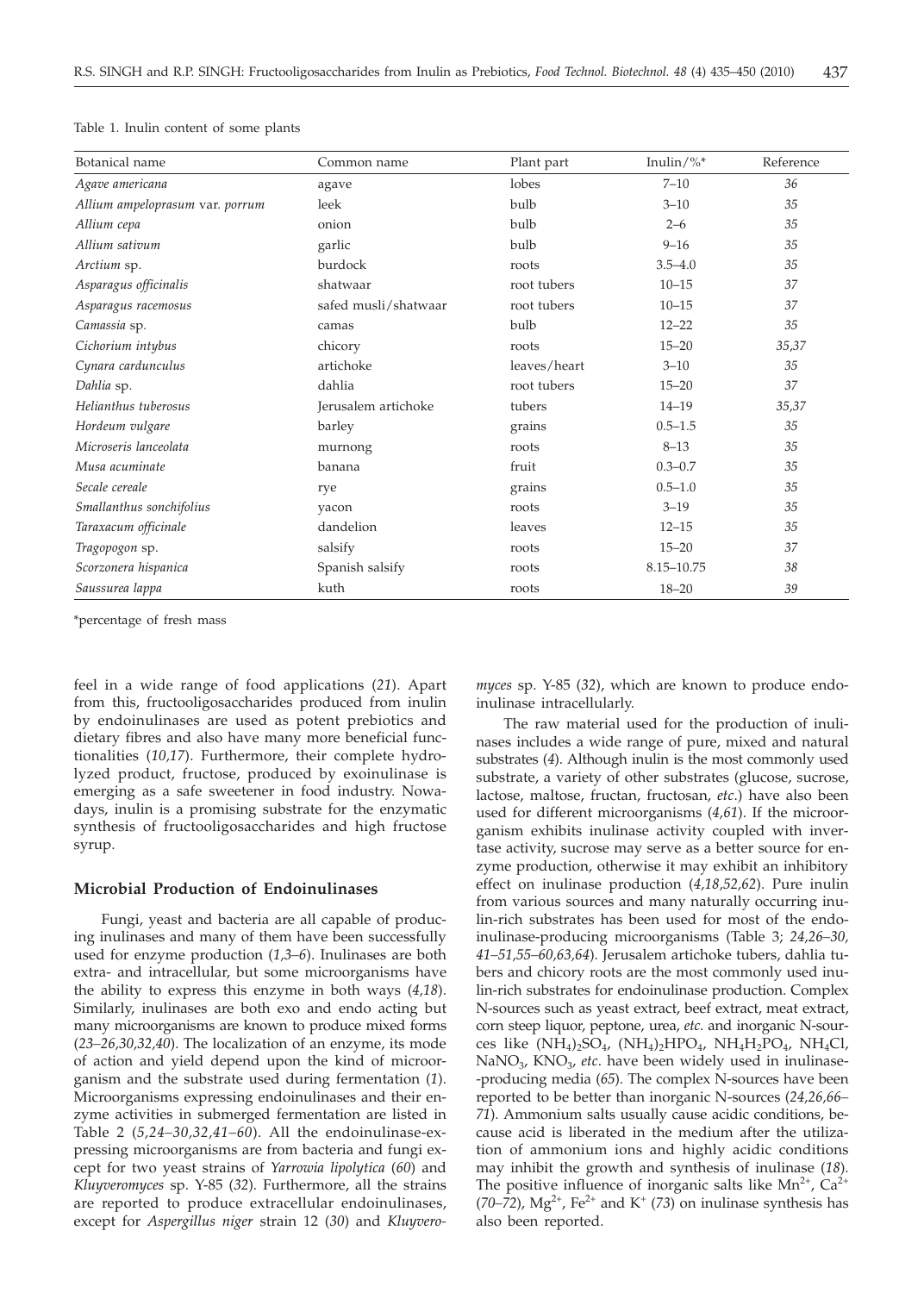|                                                     | Enzyme activity              | Ref.  |  |
|-----------------------------------------------------|------------------------------|-------|--|
| Source                                              | U/mL                         |       |  |
| Bacteria                                            |                              |       |  |
| Arthrobacter sp.                                    | NS; $0.84$ U/mg <sup>c</sup> | 41    |  |
| Bacillus smithii                                    | 135.2                        | 42    |  |
| Paenibacillus sp.                                   | NS                           | 27    |  |
| Pseudomonas mucidolens                              | <b>NS</b>                    | 5     |  |
| Pseudomonas sp.                                     | <b>NS</b>                    | 43,44 |  |
|                                                     | 3                            | 45    |  |
| Streptomyces rochei                                 | 1                            | 46    |  |
| Xanthomonas campestris<br>pv. phaseoli mutant KM 24 | 9.24                         | 47    |  |
| Xanthomonas oryzae                                  | $NS$ ; 49 U/mg <sup>c</sup>  | 48,49 |  |
| Xanthomonas sp.                                     | 11                           | 50    |  |
|                                                     | 15                           | 45    |  |
| Fungi                                               |                              |       |  |
| Aspergillus ficuum <sup>a</sup>                     | <b>NS</b>                    | 24    |  |
|                                                     | <b>NS</b>                    | 51    |  |
|                                                     | <b>NS</b>                    | 40    |  |
| Aspergillus fumigatus                               | NS                           | 5     |  |
| Aspergillus niger                                   | 55                           | 29    |  |
|                                                     | 33.53                        | 28    |  |
|                                                     | <b>NS</b>                    | 27    |  |
| A. niger strain 12 <sup>a,b</sup>                   | NS; $108 \text{ U/mg}^c$     | 30    |  |
| A. niger mutant strain                              | 40                           | 52    |  |
| Chaetomium sp.                                      | NS                           | 53    |  |
| Chrysosporium pannorum <sup>a</sup>                 | 115                          | 25    |  |
| Penicillium purpurogenum<br>var. rubisclerotium     | 3.74                         | 54    |  |
| Penicillium rugulosum <sup>a</sup>                  | NS; 22.6 U/mg <sup>c</sup>   | 26    |  |
|                                                     | <b>NS</b>                    | 27    |  |
| Penicillium sp.                                     | 9.9                          | 55    |  |
| Rhizoctonia solani                                  | NS; $0.25$ U/mg <sup>c</sup> | 56    |  |
| Rhizopus sp.                                        | NS; 1.4 $U/mg^c$             | 57    |  |
| Trichoderma harzianum                               | 0.75                         | 58    |  |
| Trichoderma viride                                  | 94                           | 59    |  |
| Yeast                                               |                              |       |  |
| Kluyveromyces sp. Y-85 <sup>a,b</sup>               | <b>NS</b>                    | 32    |  |
| Yarrowia lipolytica                                 | 62.85                        | 60    |  |

Table 2. Microbial sources producing extracellular endoinulinases in submerged fermentation

Table 3. Inulin from different sources used for the production of endoinulinases

Microorganism Inulin source *w*/% Ref.

Jerusalem artichoke

1.5 *41*

*24 51*

*29*

*28*

*26 27*

*43,44 45*

2.0 2.0

40

1.0

3.0 0.5

1.0  $2.0$ 

3.0 *56*

3.0 *58*

3.0 *59*

dahlia tubers 1.0 *52* NS 0.5 *27* dahlia tubers 1.0 *30*

NS 1.0 *63*

NS 2.0 *64*

chicory roots 2.0 *47*

chicory root extract\* 2.0 *48,49*

extract\*

extract\*

extract\* NS

*Bacillus smithii* NS 2.0 *42*

*Paenibacillus* sp.  $NS$  0.5 27

dahlia tubers

*Penicillium* sp.  $\text{NS}$  1.0 55

chicory root powder\*

*Rhizopus* sp. dahlia tubers 1.0 *57 Streptomyces rochei* chicory roots 1.0 *46*

Jerusalem artichoke

powder\*

powder\*

powder\*

NS

*Pseudomonas* sp. dahlia tubers

*Rhizoctonia solani* Jerusalem artichoke

*Trichoderma viride* Jerusalem artichoke

*Arthrobacter* sp. Jerusalem artichoke

*Aspergillus niger* dandelion tap root

*Aspergillus ficuum* chicory roots

*Chrysosporium pannorum*

*Penicillium purpurogenum*

*Penicillium rugulosum*

*Trichoderma harzianum*

*Xanthomonas campestris* pv. *phaseoli*

*Xanthomonas oryzae*

*Xanthomonas* sp. dahlia tubers chicory root powder 2.0 2.0 *50 45 Yarrowia lipolytica* NS 4.0 *60* \*natural substrates were used while in others commercial inulin was used for the production of endoinulinase NS – not specified

bioreactors. Agitation not only affects the  $O_2$  availability, but it also exerts influence on the availability of other nutrients in the medium. The higher agitation in bioreactors causes shear stress on the producer organism as well on the enzyme structure (*70*). Shear stress in a bioreactor is related to rheological properties of broth and shear rate. Rheological properties are defined for broth viscosity during the fermentation process, whereas the shear rate is a function of impeller geometry and impeller rotational speed (*74,75*). The rate of oxygen transfer also plays an important role in the overall microbial metabolism and different microorganisms behave differently under different conditions of oxygen supply. The

<sup>a</sup>produces both exo- and endoinulinases

<sup>b</sup>intracellular enzyme localization

c specific activity (units*/*mg of protein) of enzyme in the crude extract

NS – not specified

Inulinase production is also influenced by many other factors like pH of the medium, aeration and temperature of fermentation. Generally, inulinase from fungal strains shows pH optima between 4.5 and 7.0, from yeast strains between 4.4 and 6.5, and from bacterial strains between 4.8 and 7.0 (*65*). Fungal and bacterial inulinases show temperature optima in the mesophilic and thermophilic range, while yeasts have the optima in the mesophilic range (*65*). Agitation, aeration and shear stress are the key factors influencing inulinase yield in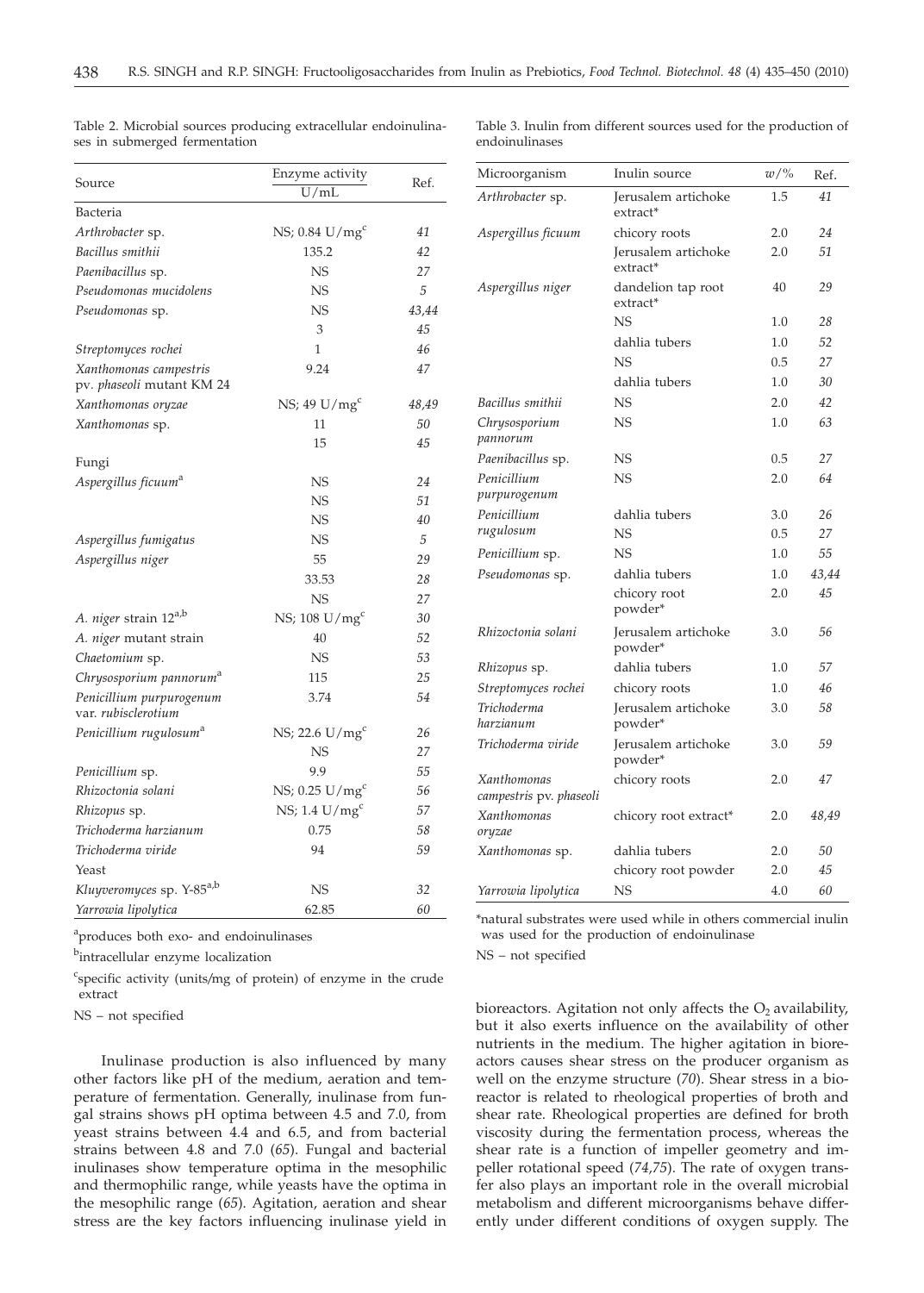supply of oxygen to microorganisms poses many problems specific to it like foam formation, *etc*. The two mechanisms, namely oxygen supply and shear stress, generally act in antagonism. The former contributes to biomass increase and the latter acts against better enzyme yield (*76*). Most of the research reports on inulinase production are on submerged fermentation, however, attempts have also been made to use solid-state fermentation (Table 4; *77–86*). Recently, a hybrid neural network approach has been described to model inulinase production in a batch bioreactor using agroindustrial residues as a substrate (*87*). The mathematical framework developed has been proved a useful tool for simulation of this process.

Table 4. Inulinase production in solid-state fermentation

| Microorganism                                            | Substrate                                                       | Enzyme activity<br>$U/gds^*$ | Ref. |  |
|----------------------------------------------------------|-----------------------------------------------------------------|------------------------------|------|--|
| Cryptococcus<br>aureus                                   | wheat bran,<br>rice husk                                        | 436                          | 77   |  |
| Kluyveromyces                                            | sugarcane bagasse                                               | 391.9                        | 78   |  |
| marxianus                                                | sugarcane bagasse,<br>corn steep liquor,<br>soybean bran        | 250                          | 79   |  |
| sugarcane bagasse,<br>corn steep liquor,<br>soybean bran |                                                                 | 199                          | 80   |  |
|                                                          | sugarcane bagasse,<br>corn steep liquor,<br>soybean bran        | 436.7                        | 81   |  |
|                                                          | sugarcane bagasse,<br>corn steep liquor,<br>soybean bran        | 463                          | 82   |  |
|                                                          | sugarcane bagasse,<br>corn steep liquor,<br>sugar cane molasses | 445                          | 83   |  |
|                                                          | wheat bran, rice<br>bran, coconut oil<br>cake, corn flour       | 122.88                       | 84   |  |
| Kluyveromyces sp.                                        | wheat bran                                                      | 409.8                        | 85   |  |
| Staphylococcus sp.                                       | wheat bran, rice<br>bran, coconut oil<br>cake, corn flour       | 107.64                       | 84   |  |
| <b>Xanthomonas</b>                                       | onion peel,                                                     | 117                          | 86   |  |
| campestris pv.<br>phaseoli                               | garlic peel                                                     | 101                          |      |  |

\*units/gram of dry substrate

To make the process economically feasible, it is imperative to improve the genetic characteristics of the producer organism. An endoinulinase-encoding gene *INU2* from *Aspergillus ficuum* has been cloned and sequenced (*88*). Alignment of amino acid sequence revealed 73.9 % similarity between *A. ficuum* and *Penicillum purpurogenum* endoinulinases. The endoinulinase *INU2* gene has been successfully expressed in *Saccharomyces cerevisiae* (*89*). Furthermore, the enhanced production of *A. ficuum* endoinulinase in *Saccharomyces cerevisiae* was achieved by *SUC2* deletion mutation (*90*).

# **Characteristics of Endoinulinases Purified from Various Microbial Sources**

Most of the reports on purification of extracellular endoinulinases from various microorganisms deal with the conventional methods of centrifugation, salt/organic precipitation or ultrafiltration followed by ion-exchange and gel filtration chromatography (Table 5; *23,30,32,40–42, 49,52,53,55,57,63,64,91,92*). In some cases fast protein liquid chromatography (*23*), hydrophobic interaction chromatography (*41,49,92*) and preparative electrophoresis (*40,91*) have also been used. However, endoinulinases localized intracellularly need cell disruption first and then followed by similar techniques. Endoinulinases purified from most of the fungal and bacterial strains are extracellular. Their intracellular nature has also been reported only from *Aspergillus niger* strain 12 (*30*) and *Kluyveromyces* sp. Y-85 (*32*).

Most of the reports on purification of endoinulinases are from fungi (Table 5). Inulinases purified from all the bacterial strains are either exo- or endoinulinase, while from some fungal strains both forms are purified (*24– 26,30,40*). Two forms (P-1A and P-1B) of endoinulinases have been purified from *Aspergillus niger* mutant 817 (*52*). Their specific activities were 3.5-fold higher and apparent  $K<sub>m</sub>$  for inulin was much lower than for the wild--type endoinulinase (III). From a commercial inulinase preparation from *Aspergillus ficuum*, five exoinulinases (Exo I, II, III, IV and V), three endoinulinases (Endo I, II and III) and one invertase (Inv) were purified by conventional techniques (*23*). All the exoinulinases showed the same molecular mass (74 kDa), while endoinulinases were of 64 kDa. Recently, three exoinulinases (Exo-I, Exo-II and Exo-III) and two endoinulinases (Endo-I and Endo-II) have been purified from the culture broth of *A. ficuum* JNSP5-06 (*40*). All the inulinases were stable below 50 °C with optimum activity at 45 °C. Their pH optima were 4.5 and 5.0 for exoinulinase and endoinulinase, respectively. Two intracellular (EI and EII) and one extracellular endoinulinase (Exo) were purified from *Kluyveromyces* Y-85 (*32*). All of them were glycoproteins.

The characteristics of some purified endoinulinases from different microorganisms are also summarized in Table 5. There is not much difference in pH and temperature optima, and molecular mass of endoinulinases purified from different strains. Fungal strains show pH and temperature optima of 4.5–7.0 and 45–55 °C, respectively, while for bacterial strains they are between 4.5 and 7.5, and 50 and 70  $^{\circ}$ C, respectively. Generally, bacterial strains show higher temperature optima. The molecular mass ranged from 31 to 75 kDa for all the purified endoinulinases except *Xanthomonas oryzae*, which has 139 kDa. Endoinulinases from *Aspergillus niger* (*52,92*) were strongly inactivated by *p*-chloromercuribenzoate (*p*-CMB). This indicates that the active site of inulinases contains the sulfhydryl (SH) groups (*93*). *p*-CMB reacts with thiol groups forming mercaptides (a reversible process) and serves as a specific reagent for SH groups (*94*). Several metal ions have a stimulatory or inhibitory effect on endoinulinase activity. The stimulatory effect of Mn<sup>2+</sup> (*30,52,55,57*) and Ca2+ (*57,91*) on endoinulinases from different microorganisms is well established. Conversely, some endoinulinases are reported to be inactivated by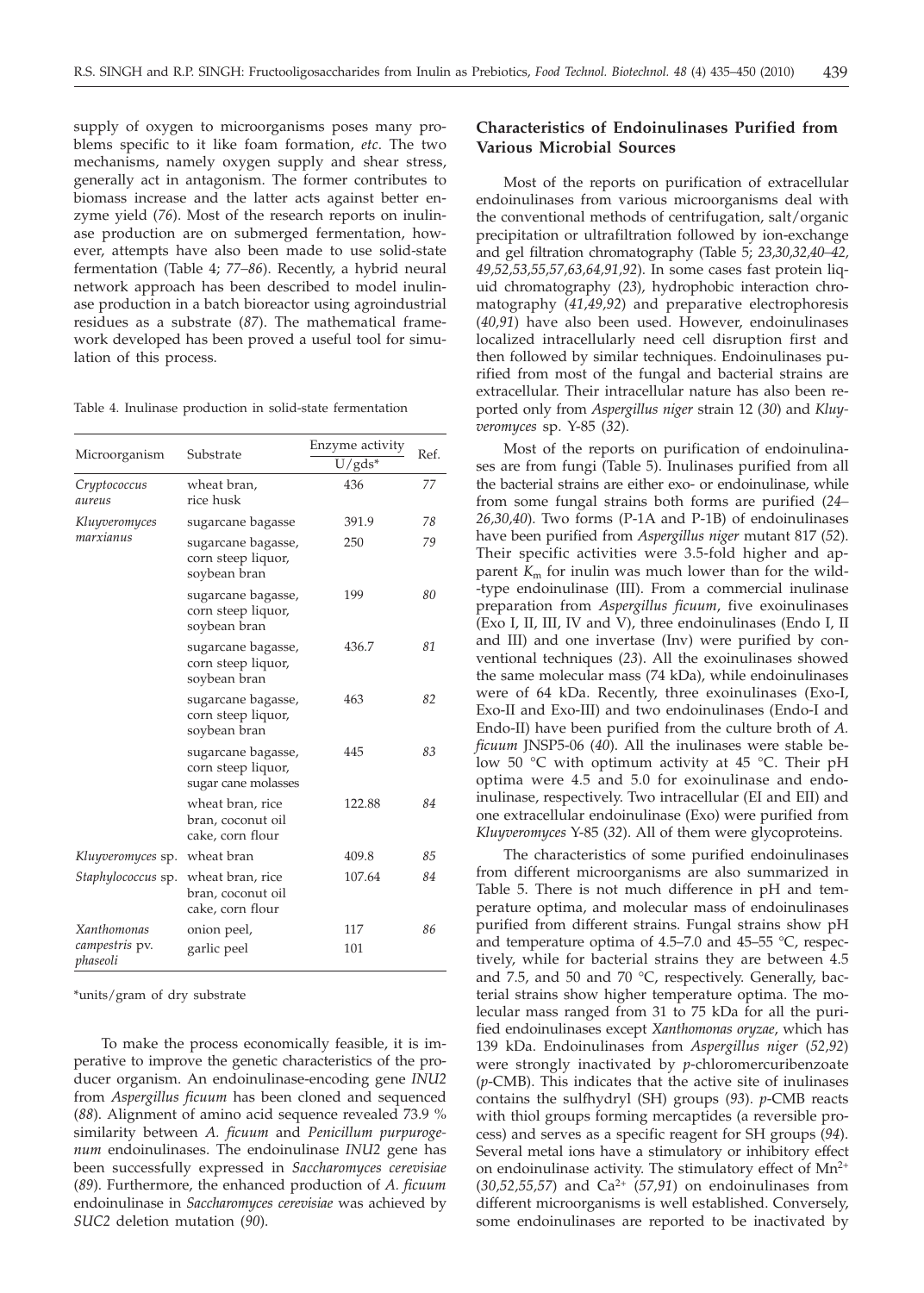|                             |                                                                      | Purifi-<br>cation<br>fold | Specific<br>activity<br>U/mg | $K_{\rm m}$               |                                       |                   | Optimum     |                    | Stability   |                         |    |
|-----------------------------|----------------------------------------------------------------------|---------------------------|------------------------------|---------------------------|---------------------------------------|-------------------|-------------|--------------------|-------------|-------------------------|----|
| Source                      | Purification<br>technique                                            |                           |                              |                           | $v_{\rm max}$                         | $M_{\rm r}$<br>kD | pH          | Temp.<br>$\circ$ C | pН          | Temp. Ref.<br>$\circ$ C |    |
| Arthrobacter sp.            | $(NH)$ <sub>2</sub> SO <sub>4</sub> PPT,<br>IEC, HIC                 | 63                        | 53                           | $1.7 \text{ }\mathrm{mM}$ | NS                                    | 75                | 7.5         | 50                 | $5 - 10.5$  | $30 - 40$               | 41 |
| Aspergillius ficuum         | <b>IEC-PREP</b><br>PAGE                                              | <b>NS</b>                 | 348                          | 8.1 mM                    | 773 U/mg                              | 66                | 5.0         | 50                 | $4.8 - 5.2$ | <60                     | 91 |
| A. ficuum                   |                                                                      |                           |                              |                           |                                       |                   |             |                    |             |                         |    |
| Endo I                      | $(NH)$ <sub>2</sub> SO <sub>4</sub> PPT,                             | 12.1                      | 61.6                         | NS                        | NS                                    | 64                | NS.         | NS                 | NS          | <b>NS</b>               | 23 |
| Endo II                     | IEC, GFC,                                                            | 64.5                      | 328                          | <b>NS</b>                 | NS                                    | 64                | <b>NS</b>   | <b>NS</b>          | NS          | <b>NS</b>               |    |
| Endo III                    | <b>FPLC</b>                                                          | 9.9                       | 50.3                         | <b>NS</b>                 | NS                                    | 64                | NS          | <b>NS</b>          | <b>NS</b>   | <b>NS</b>               |    |
| A. ficuum                   |                                                                      |                           |                              |                           |                                       |                   |             |                    |             |                         |    |
| Endo I                      | $(NH)$ <sub>2</sub> SO <sub>4</sub> PPT,                             | NS                        | NS                           | $14.8 \text{ mg/mL}$      | $40.8 \text{ mg/(mL·min)}$            | 34                | 5.0         | 45                 | $4 - 8$     | < 50                    | 40 |
| Endo II                     | dialysis, IEC,<br>GFC, PREP<br>PAGE                                  | NS                        | NS                           | 25.6 mg/mL                | $53.8 \text{ mg/(mL·min)}$            | 31                | 5.0         | 45                 | $4 - 8$     | $50$                    |    |
| Aspergillus niger           | $(NH)$ <sub>2</sub> SO <sub>4</sub> PPT,<br>ethanol PPT,<br>IEC, GFC | 146                       | 0.74                         | $0.80$ mM                 | NS                                    | 56                | 5.3         | 45                 | $5 - 7$     | < 60                    | 30 |
| A. niger                    | isopropanol<br>PPT, IEC, HIC,<br><b>GFC</b>                          | 22.54                     | 1158.3                       | $6.7$ g/L                 | $0.0476$ mg/(mL·min)                  | 69                | 5.0         | 55                 | $4 - 7$     | < 55                    | 92 |
| A. niger                    | dialysis, UF,                                                        |                           |                              |                           |                                       |                   |             |                    |             |                         | 52 |
| mutant 817                  | IEC                                                                  |                           |                              |                           |                                       |                   |             |                    |             |                         |    |
| form P-1A                   |                                                                      | <b>NS</b>                 | 352                          | $0.48$ mM                 | $109 \mu$ mol/(min·mg)                | 70                | 5.3         | 50                 | $5 - 7$     | $50$                    |    |
| form P-1B                   |                                                                      | <b>NS</b>                 | 338                          | $0.50$ mM                 | $139 \mu$ mol/(min·mg)                | 68                | 5.3         | $50 - 55$          | $3.5 - 9$   | < 50                    |    |
| Bacillus smithii            | $(NH)$ <sub>2</sub> SO <sub>4</sub> PPT,<br>IEC, GFC                 | 31.4                      | 1105.4                       | 4.17 mM                   | 833.3 IU/mg                           | 47                | 4.5         | 70                 | $4 - 7$     | <70                     | 42 |
| Chaetomium sp.              | $(NH)$ <sub>2</sub> SO <sub>4</sub> PPT,<br>IEC, GFC, HIC            | 30.8                      | NS                           |                           | $0.199$ mmol/L 115 $\mu$ mol/(min·mg) | 66                | 6.0         | 55                 | <b>NS</b>   | <b>NS</b>               | 53 |
| Chrysosporium<br>pannorum   | $(NH)$ <sub>2</sub> SO <sub>4</sub> PPT,<br>IEC, GFC                 | <b>NS</b>                 | 106.2                        | <b>NS</b>                 | NS                                    | 58                | $6.0 - 7.0$ | 50                 | $4.5 - 8.5$ | $<$ 45                  | 63 |
| Kluyveromyces sp.           |                                                                      |                           |                              |                           |                                       |                   |             |                    |             |                         |    |
| EI                          | $(NH)$ <sub>2</sub> SO <sub>4</sub> PPT,                             | <b>NS</b>                 | NS                           | NS                        | NS                                    | 42                | 4.6         | 52                 | <b>NS</b>   | <b>NS</b>               | 32 |
| EII                         | IEC, GFC                                                             | <b>NS</b>                 | NS                           | <b>NS</b>                 | NS                                    | 65                | 4.5         | 52                 | <b>NS</b>   | <b>NS</b>               |    |
| Eexo                        |                                                                      | <b>NS</b>                 | NS                           | <b>NS</b>                 | NS                                    | 57                | 4.6         | 55                 | NS          | <b>NS</b>               |    |
| Penicillium<br>purpurogenum | IEC, GFC                                                             | 394                       | 82.8                         | $0.21 \text{ mM}$         | NS                                    | 64                | 5.1         | 55                 | $5 - 7.5$   | < 55                    | 64 |
| Penicillium sp.             | dialysis, UF, IEC                                                    | 45                        | 105                          | $0.20$ mM                 | $106 \mu$ mol/(min·mg)                | 68                | 5.2         | 50                 | $5 - 7$     | $<$ 40                  | 55 |
| Rhizopus sp.                | UF, IEC, GFC                                                         | 12                        | 17                           | $9.0 \text{ mM}$          | <b>NS</b>                             | 83                | 6.0         | 40                 | $5 - 8$     | $<$ 30                  | 57 |
| Xanthomonas<br>oryzae       | $(NH)$ <sub>2</sub> SO <sub>4</sub> PPT,<br>IEC, HIC                 | 28.7                      | 1407                         | 16.7 g/L                  | $12.1$ g/(L·h)                        | 139               | 7.5         | 50                 | $6 - 9$     | $<$ 45                  | 49 |

Table 5. Characteristics of some purified endoinulinases from microbial sources

IEC – ion exchange chromatography, FPLC – fast protein liquid chromatography, GFC – gel filtration chromatography, HIC – hydrophobic interaction chromatography, PPT – precipitation, PREP PAGE – preparative polyacrylamide gel electrophoresis, UF – ultrafiltration, NS – not specified

both  $Mn^{2+}$  (40,91,92) and Ca<sup>2+</sup> (40). Inhibitory effects of Ag+, Hg2+, Cu2+, Zn2+, Co2+, Ni2+, Fe3+ and Al3+ (*23,30, 40,41,52,55,57,91,92*) on endoinulinases from various sources are also well known.

# **Enzymatic Production of Food-Grade Oligosaccharides**

Oligosaccharides are attracting increasing interest as prebiotic and functional food ingredients. They are important primarily because of their functional properties

rather than sweetness. They can be extracted from some biological materials or synthesized enzymatically from a variety of substrates (*95*). This makes it more important to develop efficient synthesis reactions for the production of oligosaccharides. At this level, the outstanding stereo- and regioselectivity of enzyme catalysis can be considered as a complementary tool to the chemical synthesis which necessitates the complex successive protection and deprotection steps (*96*). As a consequence, it has become more and more important to develop efficient synthesis routes that are easy to scale-up. The synthesis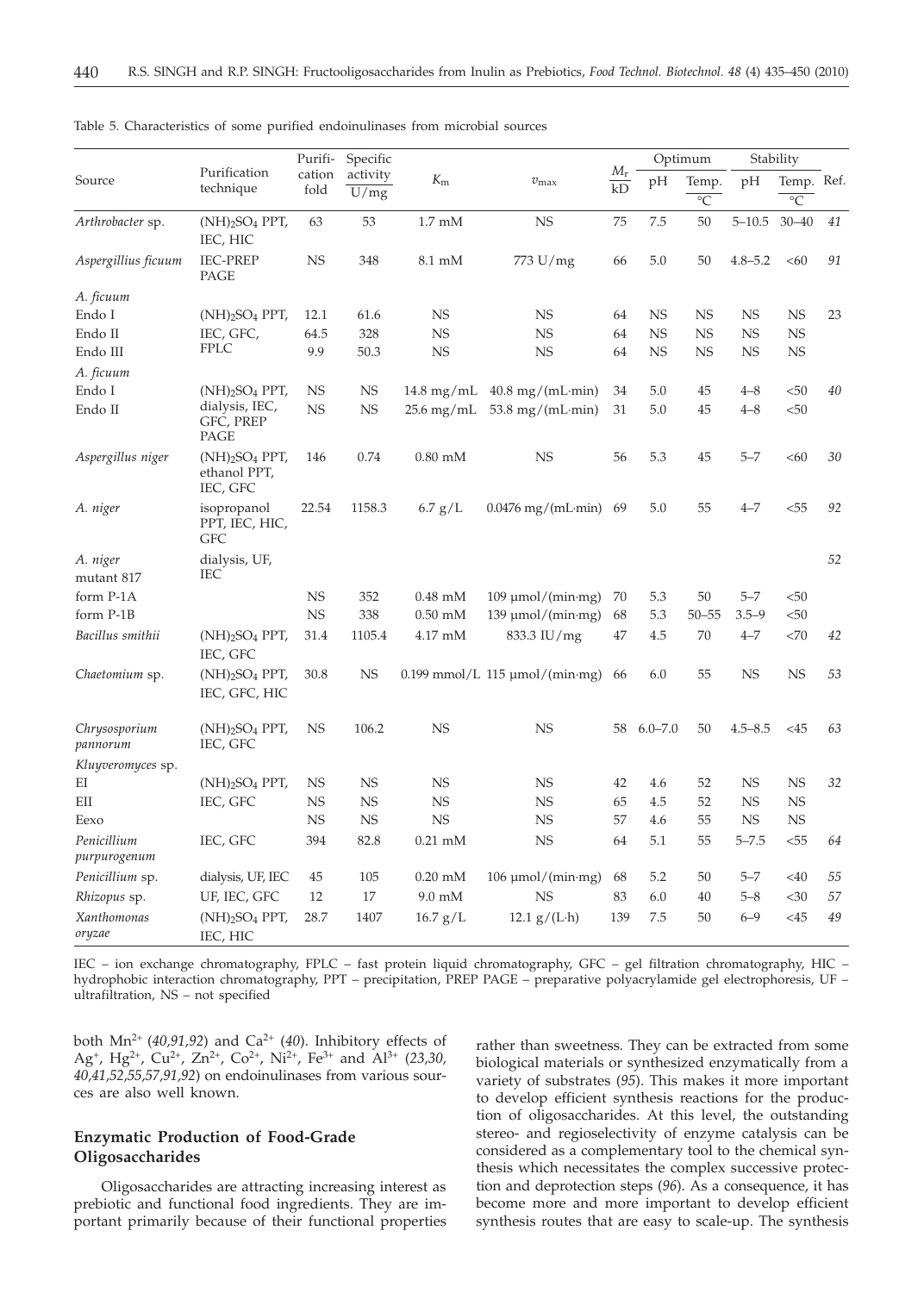of novel fructooligosaccharides can also be carried out by substrate and enzyme engineering (*97*). The enzymatic synthesis of various oligosaccharides has been extensively reviewed (*19,20,95,98*). Various enzymatic routes currently used for the commercial production of oligosaccharides are summarized in Table 6. Unlike other oligosaccharides, soybean oligosaccharides are extracted directly from the soybean whey and do not require enzymatic manufacturing process. Lactulose is unusual among prebiotics as it is the only one manufactured by chemical synthesis. A survey of commercial oligosaccharide manufacturers reveals that galacto-, fructo-, malto-, isomaltooligosaccharides and lectulose are the major classes of food-grade oligosaccharides (Fig. 2).

Table 6. Enzymatic synthesis of food-grade oligosaccharides

| Class of<br>oligosaccharides                     | Production process                                                                                                                              |
|--------------------------------------------------|-------------------------------------------------------------------------------------------------------------------------------------------------|
| Galactooligo-<br>saccharides                     | transgalactosylation of lactose by<br>β-galactosidase                                                                                           |
| Fructooligo-<br>saccharides                      | transfructosylation of sucrose by<br>β-fructofuranosidase or hydrolysis<br>of inulin by endoinulinase                                           |
| Isomaltooligo-<br>saccharides                    | debranching of starch by isoamylase<br>or pullulanase, and then hydrolysis<br>by specific oligosaccharide forming<br>$\alpha$ -amylase          |
| Maltooligo-<br>saccharides                       | hydrolysis of starch into maltose by<br>$\alpha$ -amylase and $\beta$ -amylase, and transglu-<br>cosylation of maltose by $\alpha$ -glucosidase |
| Glucooligo-<br>saccharides                       | transglycosylation of sucrose by<br>dextransucrase/alternansucrose                                                                              |
| Palatinose<br>(isomaltulose)<br>oligosaccharides | synthesis of platinose by palatinose<br>synthetase, followed by intermolecular<br>dehydration of palatinose                                     |
| Xylooligo-<br>saccharides                        | hydrolysis of xylan by endoacting 1,4-<br>$-\beta$ -xylanase                                                                                    |
| Gentiooligo-<br>saccharides                      | enzymatic transglucosylation of<br>glucose syrup                                                                                                |
| Soybean<br>oligosaccharides*                     | extracted directly from soybean whey<br>by removal of proteins and salts                                                                        |
| Cyclodextrins                                    | debranching of starch by pullulanase and<br>$\alpha$ -amylase, and then transglucosylation<br>by cyclomaltodextrin glucanotransferase           |
| Lactosucrose                                     | transfructosylation of mixture of lactose<br>and sucrose by $\beta$ -fructofuranosidase                                                         |
| Lactulose**                                      | alkali-isomerization of lactose                                                                                                                 |

\*manufactured by physicochemical process \*\*manufactured by chemical synthesis

## *Production of fructooligosaccharides (FOSs)*

FOSs represent one of the major classes of bifidogenic oligosaccharides (oligosaccharides selectively stimulate the growth and/or activity of bifidobacteria and lactobacilli in the colon). The developments in industrial enzymology enabled the large scale production of FOSs by enzymatic synthesis. On industrial scale, they are manufactured enzymatically by two different processes



**Fig. 2.** Current status of the production of food-grade oligosaccharides. Data obtained by surveying the major manufacturers of food-grade oligosaccharides

which produce slightly different end products (Fig. 3). The companies that commercially manufacture FOSs from sucrose or inulin and their trade names are listed in Table 7.



**Fig. 3.** Schematic presentation of the production of fructooligosaccharides from inulin by endoinulinase and sucrose by b-fructofuranosidase

Table 7. Commercially produced food-grade fructooligosaccharides\*

|         | Substrate Manufacturer                          | Trade<br>name             |  |
|---------|-------------------------------------------------|---------------------------|--|
| Sucrose | Beghin-Meiji Industries, France                 | Actilight                 |  |
|         | Cheil Foods and Chemicals Inc., Korea           | Oligo-Sugar               |  |
|         | GTC Nutrition, USA                              | <b>NutraFlora</b>         |  |
|         | Meiji Seika Kaisha Ltd., Japan                  | Meioligo                  |  |
|         | Victory Biology Engineering Co., Ltd.,<br>China | Prebiovis<br><b>scFOS</b> |  |
| Inulin  | Orafti Active Food Ingredients, USA             | Raftilose                 |  |
|         | Beneo-Orafti, Belgium                           | Orafti                    |  |
|         | Cosucra Groupe Warcoing, Belgium                | Fibrulose                 |  |
|         | Jarrow Formulas, USA                            | Inulin FOS                |  |

\*data obtained by surveying major manufacturers of food-grade fructooligosaccharides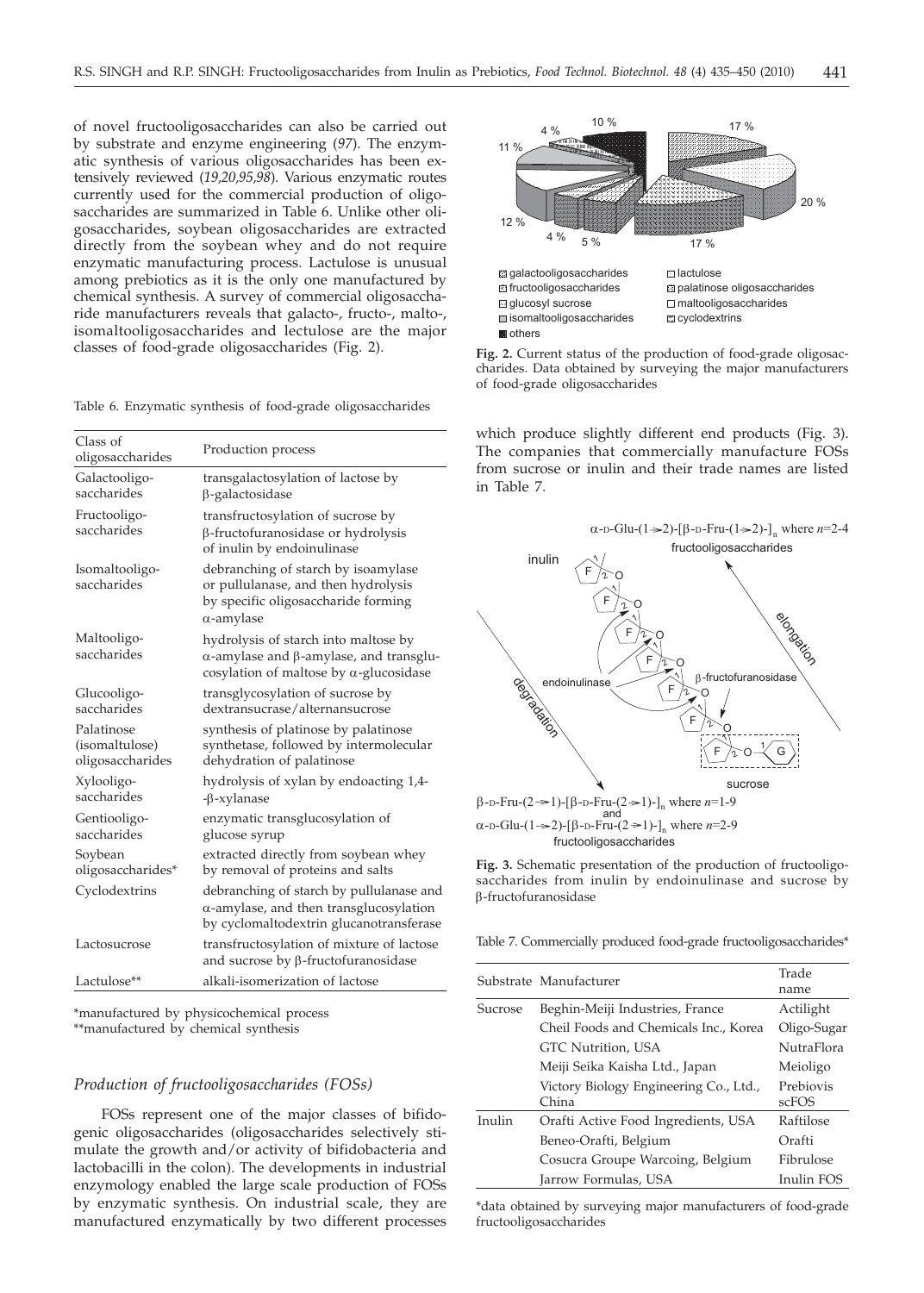Transfructosylation of sucrose by  $\beta$ -fructofuranosidases

FOSs can be manufactured from sucrose by glycosyl transfer reactions (*17,19,20*). Fructosyl tranferases (FTases) are the enzymes for the microbial production of FOSs. In this case, sucrose plays the dual role of fructose donor and fructose acceptor (*95*). High concentration of starting material is required for efficient transfructosylation (*99–101*). FOSs produced by this process contain 2–4 fructosyl units linked by  $\beta$ -1,2-glycosidic bonds and terminated with  $\alpha$ -D-glucose residue. The composition of products from sucrose by transfructosylation is given in Fig. 4. The first reaction of  $\beta$ -fructofuranosidase on two sucrose molecules leads to 1-ketose and glucose. The



**Fig. 4.** Chemical structure of fructooligosaccharides produced from sucrose by  $\beta$ -fructofuranosidase

action of b-fructofuranose on 1-ketose produces nystose, and on nystose, it produces 1F-fructofuranosyl nystose. FOSs produced from sucrose have a lower DP range (2–4) than inulin-derived FOSs and are frequently described as short-chain FOSs (*22*). After the completion of the reaction, FOSs can be purified by chromatographic or membrane processes to remove glucose and a small amount of fructose formed as a by-product as well as unreacted sucrose (*95*). Therefore, high content of FOSs can be produced by these techniques. The enzymatic synthesis route to FOSs using FTase from *Aspergillus niger* was first developed by Meiji Seika Kaisha Ltd., Japan to launch the commercial product Meioligo®. Then, this company also established a joint venture with Beghin-Meiji Industries, France to produce FOSs marketed as Actilight®, and also with GTC Nutrition, USA to make FOSs under the trade name NutraFlora®.

Bacterial strains producing FTase are rare and only a few reports on *Bacillus macerans* (*102*) and *Lactobacillus reuteri* (*103*) are available in literature. On the contrary, several fungal strains, especially from *Aspergillus* sp. are known to produce extracellular or intracellular FTases. *Aspergillus niger* (*104*), *A. japonicus* (*105*), *A. oryzae* (*106*), *A. phoenicis* (*17*), *Penicillium citrinum* (*107*), *P. frequentens*, *P. rugulosum*, *Fusarium oxysporum* (*17*) and *Aureobasidium pullulans* (*108*) have been reported to produce FOSs from

sucrose. The use of mixed enzyme system of fructosyltransferase and glucose oxidase for the production of high content of FOSs has been investigated and highly concentrated (90–98 %) FOSs were obtained (*109,110*). The whole cells of *Aspergillus* sp. having both hydrolytic and transfructosylating activity were used for the production of FOSs and high yield was obtained (*111*). A forced flow membrane reactor system by immobilizing  $\beta$ -fructofuranosidase from *A. niger* on ceramic membranes of varied pore sizes has been developed for transfructosylation of sucrose (*112*). The developed system showed a long operational stability and half life of the immobilized enzyme was estimated to be 35 days. A complex biocatalyst system with a bioreactor equipped with a microfiltration (MF) module to produce high-content FOSs in a countinous system initiated by a batch process has also been reported (*113*). FTases have a great potential to manufacture prebiotics and also offer some process enhancements using thermophilic enzymes (*114*). Recombinant FTases also have interesting biocatalytic properties (*115*).

#### Hydrolysis of inulin by endoinulinases

The second approach used for the production of FOSs is the controlled hydrolysis of inulin by endoinulinases. Endoinulinases act randomly and cleave  $\beta$ -2,1 linkages of inulin to yield FOSs containing a mixture of  $\beta$ -D-Fru  $(2\rightarrow 1)$ -[ $\beta$ -D-Fru- $(2\rightarrow 1)$ -]<sub>n</sub>, where *n*=1-9 and  $\alpha$ -D-Glu- $(1\rightarrow 2)$ - $-$ [β-D-Fru-(2→1)-]<sub>n</sub>, where *n*=2–9. FOSs produced from inulin closely resemble the mixture of FOSs obtained by transfructosylation of sucrose by FTases (*17*). However, not all the  $\beta$ -2,1-linked fructosyl chains end with a terminal glucose moiety. Furthermore, the FOS mixture produced from inulin hydrolysis contains longer (DP2-9) chains compared to that (DP2-4) obtained from sucrose by transfructosylation process (*95*).

Endoinulinases purified from different microorganisms have been used for the production of FOSs (*43,44, 46–48,50,51*). The hydrolytic conditions and the yield of FOSs from inulin by various endoinulinases are listed in Table 8 (*43,44,46–48,50,51*). Most of the microorganisms used for the production of FOSs are bacteria except for one fungus, *Aspergillus ficuum* (*51*). Both pure inulin and naturally occurring inulin-rich substrates have been used for the production of FOSs. Temperature range of 37–55 °C and pH optima of 6.0–7.0 have been used for the hydrolysis of inulin. In all the cases, FOS yield ranged from 60 to 86 % under optimal hydrolysis conditions.

Batch production of FOSs from inulin has been compared using soluble and immobilized endoinulinases from *Pseudomonas* sp. (*44*). Inulin was completely hydrolyzed to FOSs with DP ranging from 2 to 7. The maximum yield of fructooligosaccharides using soluble and immobilized endoinulinase was 72 and 83 %, respectively, under optimal conditions. The composition of the product was considerably affected by inulin concentration and enzyme form. Continuous production of FOSs from chicory juice was also carried out using the polystyrene- -immobilized endoinulinase from *Pseudomonas* sp. (*116*). The enzyme reactor was successfully run for 28 days at 55 °C achieving a yield of 82 % without any significant loss of enzyme activity. Furthermore, no marked difference has been reported in operational stability between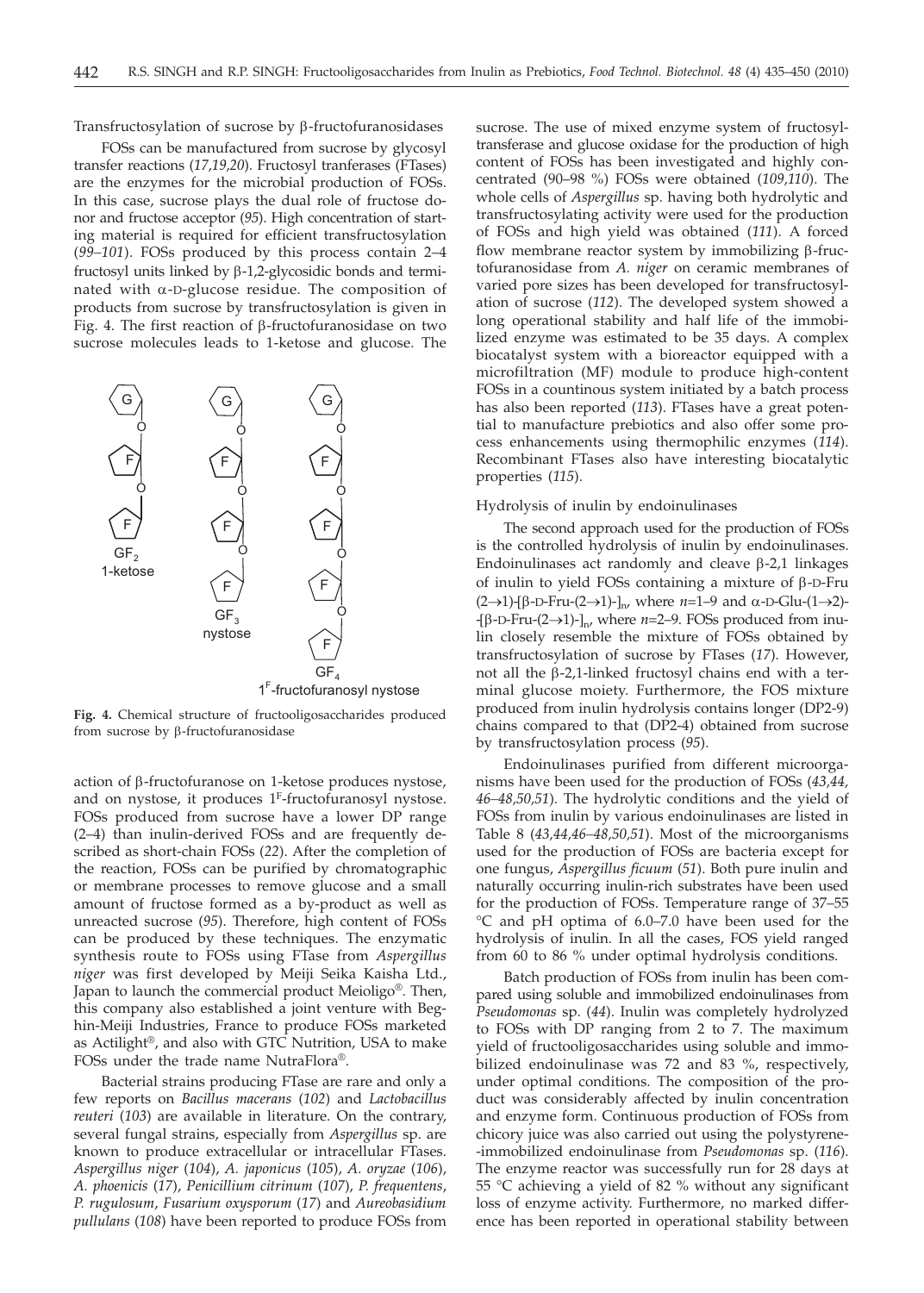| Enzyme                 | Enzyme dosage | $w$ (inulin)   | Inulin source                        | pH        | Temp.     | Time | FOS yield | Ref.  |
|------------------------|---------------|----------------|--------------------------------------|-----------|-----------|------|-----------|-------|
| source                 | $U/g^a$       | $\%$           |                                      |           | $\circ$ C | h    | $\%$      |       |
| Aspergillus ficuum     | 10            | $5^{\rm b}$    | <b>Jerusalem</b><br>artichoke tubers | 6.0       | 45        | 72   | 70.37     | 51    |
| Pseudomonas sp.        | 15            | 5              | dahlia tubers                        | <b>NS</b> | 55        | 48   | 75.60     | 43,44 |
| Streptomyces sp.       | 20            | 5              | <b>NS</b>                            | 6.2       | 40        | 24   | 71.00     | 46    |
| Xanthomonas campestris | <b>NS</b>     | 3 <sup>b</sup> | chicory roots                        | <b>NS</b> | 37        | 24   | 60.00     | 47    |
| Xanthomonas oryzae     | 840           | $5^{\text{b}}$ | chicory roots                        | 7.0       | 45        | 4    | 74.90     | 48    |
| Xanthomonas sp.        | <b>NS</b>     | 5              | dahlia tubers                        | 6.0       | 45        | 60   | 86.00     | 50    |

Table 8. Hydrolysis conditions and yield of fructooligosaccharides (FOSs) from inulin by various endoinulinases

<sup>a</sup>units/gram of substrate

binulin-rich natural substrates were used

NS – not specified

the two reactors fed with pure inulin solution and chicory juice as a substrate. There are a few reports on the use of recombinant endoinulinases for the production of FOSs from inulin (*117,118*). Endoinulinase gene (*inu1*) of *Pseudomonas* sp. was successfully cloned in *E. coli* and used for the production of FOSs in a batch and continuous system (*117*). In batch system, 79 % yield of FOSs was obtained under optimal conditions of 55 °C, pH=7.5, substrate concentration 10 % and enzyme dosage of 20 U/g of substrate. Continuous production of FOSs was also carried out at 50 °C using a bioreactor packed with recombinant cells immobilized on alginate and the system was successfully operated for 15 days without significant loss of initial activity. The whole cells of recombinant *E. coli* containing *inu1* gene from *Pseudomonas* were also used as a biocatalyst at 50 °C for FOS production from inulin in a batch and continuous system and a high yield of 78 % was obtained (*118*). Continuous production of FOSs under optimal conditions was achieved with a productivity of 150  $g/(L \cdot h)$  for 17 days with significant loss of enzyme activity of immobilized biocatalyst.

Inulin and inulin-derived products are marketed under different trade names. The companies manufacturing FOSs from inulin and their trade names are listed in Table 7. Orafti Active Food Ingredients, USA makes the inulin and inulin-derived products from chicory roots under the trade names Raftiline® and Raftilose®. The inulin extracted from chicory contains some FOSs in addition to polysaccharides. However, Raftiline® HP contains mainly inulin (995  $g/kg$ ) and is devoid of fructans with lower DP. Its DP ranges between 10 and 60 (average DP of 25). Raftilose® is an inulin-derived product produced by partial enzymatic hydrolysis of chicory inulin. It contains mainly FOSs  $(950 g/kg)$  and is a mixture of  $\beta$ (2 $\rightarrow$ 1) fructans with a DP ranging from 3 to 7 (average DP of 4). Similar inulin-hydrolyzed products on the market are Fibrulose® and Inulin FOS®.

## **Functionalities and Applications of FOSs**

FOSs have received considerable attention due to their functional properties. Their nutritional and health benefits have been well proven (*17,19,20,95,119–123*). Their best known nutritional effect is the stimulation of growth of bifidobacteria in the intestine. Because of the

large number of health promoting functions, FOSs have a wide range of food applications.

# *FOSs as potent prebiotics*

Prebiotic FOSs are gaining increasing recognition as agents to modulate the colonic microbiota in humans and animals. These so-called prebiotics were first defined in 1995 as 'nondigestible food ingredient(s) that beneficially affect host's health by selectively stimulating the growth and/or activity of one or a limited number of bacteria in the colon' (*124*). Consequently, the attempts have been made to redefine prebiotics on the basis of new outcomes on prebiotic interventions. At a meeting of International Scientific Association of Probiotics and Prebiotics (ISAPP) in London in November, 2008 a prebiotic was defined as 'a fermented ingredient that results in specific changes, in the composition and/or activity of the gastrointestinal microbiota, thus conferring benefit(s) upon host's health' (*95*). This new definition reaffirms that prebiotics act by inducing specific changes but allows changes in wording such that the term could be used for extra-intestinal applications.

Edible parts of many plants containing inulin and oligofructose are used in daily diet of many of the world's populations (*35*). Both inulin and oligofructose have been termed as 'prebiotics' (*125*), because they are nondigestible food ingredients that selectively stimulate growth and/or activity of a number of potentially-stimulating bacteria. Due to the  $\beta$ -configuration of the anomeric  $C_2$ in their fructose monomers, these fructans are resistant to hydrolysis by human digestive enzymes  $(\alpha$ -glucosidase, maltase, isomaltase, sucrase, *etc*.), which is why they are classified as nondigestible fructans (*123*). The most convincing studies were done with the use of an ileostomy model which provides a valuable alternative to the study of digestive physiology in man (*126*). In the ileostomy effluent 86–88 % of inulin and oligofructose were recovered, which supports the idea that these fructans are indigestible in the small intestine of man. The small loss during the passage through the small intestine may be due to fermentation by the microbiota colonizing the ileum. Another explanation was acid and/or enzymatic hydrolysis of the low-molecular-mass fructans which are more sensitive to stomach and/or small intestinal hydrolysis than the high-molecular-mass components.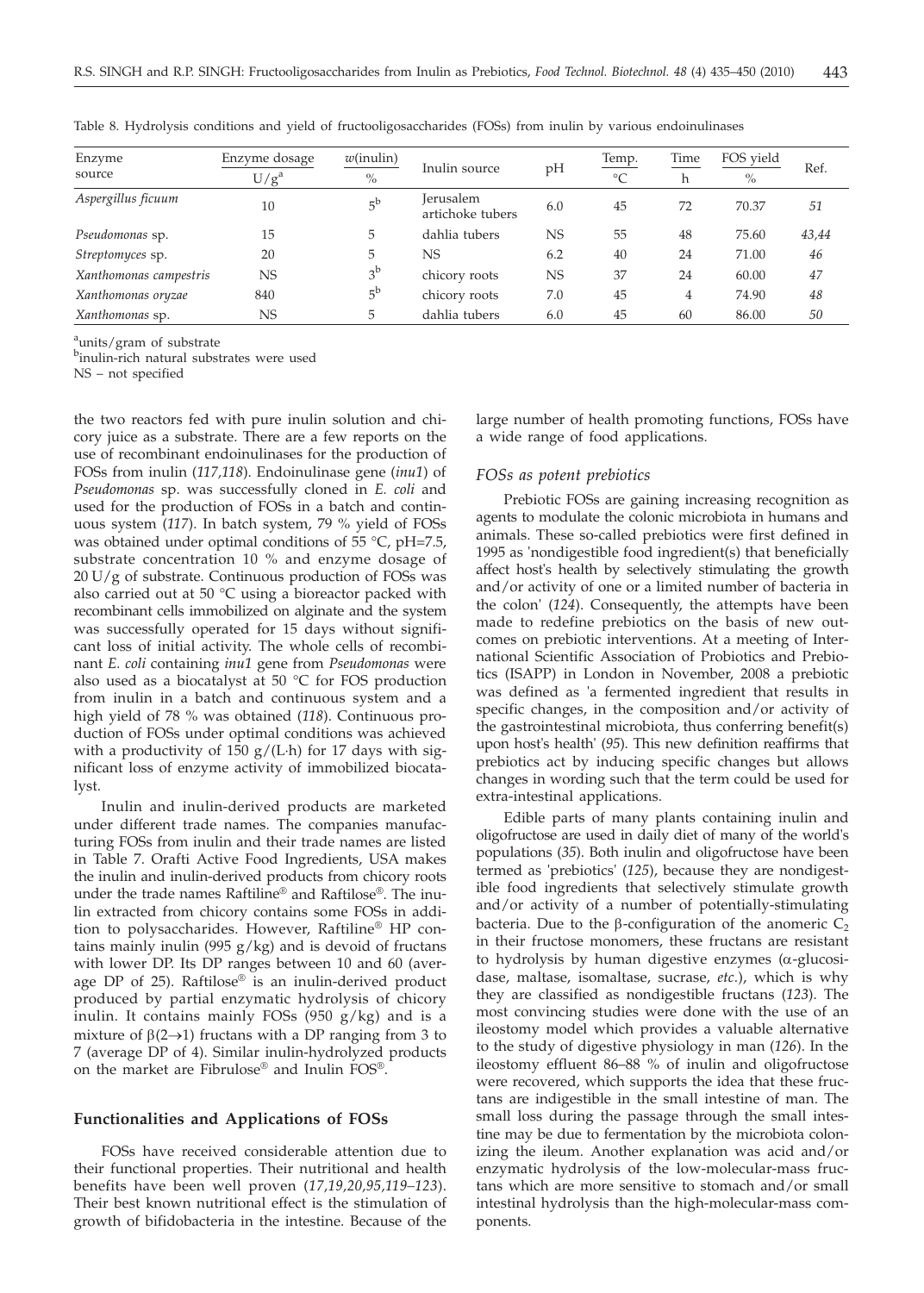The bifidogenic effect of inulin and oligofructose has been well established (*95,119,123,127–129*). Although inulin and FOSs are present in significant amount in several edible fruits and vegetables, many companies are manufacturing them from inulin by enzymatic synthesis. Their enzymatic synthesis from inulin produces a mixture of fructans containing  $F_n$  and  $GF_n$  types of oligofructose. It has been reported that  $F_n$  type of fructans had a similar prebiotic effect in humans as  $GF_n$  type of fructans (130). FOSs from inulin are long-chain fructans (DP<9) as compared to the fructans (DP<4) from sucrose (*95*). The bifidogenic effect of inulin and its long-chain FOSs in humans are well established (*123*). It has been established that short-chain FOSs are fermented in the proximal colon, thereby leaving the long-chain prebiotics for more distal colonic activity (*128*). A number of *in vitro* and *in vivo* studies have confirmed that inulin long-chain FOSs are fermented into lactic and short-chain carboxylic acids (*123,127*). Furthermore, *in vivo* studies in humans have demonstrated that this fermentation leads to the selective stimulation of growth of bifidobacteria, making long-chain fructans as prototype prebiotic (*125,131–133*). Functional activities of some commercial prebiotics like NutraFlora® P-95 (DP=2–4), Raftilose® P95 (DP=2–7), Inulin®-S (DP=2–60), Raftiline® HP (DP>23) and GOS® (DP=2–4) were assessed in *in vitro* studies (*134*). From the biomass data, a prebiotic activity score was calculated for different strains of lactobacilli and bifidobacteria. It has been concluded that the scores were dependent on both the probiotic bacterial strains and the type of prebiotic utilized. The highest score was obtained for *Lactobacillus paracasei* on inulin. The influence of oligofructose and long-chain inulin on the gut microbial ecology was investigated *in vivo* in rats (*135*). It has been established that fructan-containing diets increase the number of a bacterial population (*Clostridium coccoides–Eubacterium rectale* cluster) other than bifidobacteria or lactobacilli. The bifidogenic effect of inulin and oligofructose and its consequences for gut health have been reviewed recently (*123*). In a number of studies, both *in vitro* and *in vivo*, it has been well demonstrated that inulin and FOS selectively stimulate the growth of bifidobacteria or lactobacilli, both of which are considered to be beneficial to the host (*125,128,130,136–142*). These bacteria are also known for creating conditions unfavourable for the growth of potentially pathogenic organisms such as enterobacteria and certain clostridia (*143,144*).

Inulin and FOSs are often used in combination with 'probiotics', which are added to the host's diet to promote health. The combinations of pre- and probiotics have synergistic effect referred to as 'synbiotics'. Fructans promote the growth of existing microflora in the colon and also act to improve the survival, implantation and growth of newly added probiotic strains (*119*). The synbiotic health concept using FOSs is being used in many dairy products in European countries (*119*).

### *Other functionalities of FOSs*

Apart from their bifidogenic effect, FOSs also have many other health-promoting functions (*15,17,19–21,95*). One of the important nutritional attributes of inulin and FOSs is their action as dietary fibre. FOSs resist digestion and absorption in the stomach and small intestine

of humans (*145*). They influence intestinal function by increasing stool frequency, particularly in constipated patients (*146*) and/or lead to softer stools (*147,148*). Inulin and FOSs are known to increase daily stool output (*125*). The increase in stool output could be ascribed to a significant increase in faecal bacterial mass and to a significant increase in water content (*149*).

It is well established that FOSs, besides their effect on the gastrointestinal tract, are also able to exert systemic effect by modifying the hepatic metabolism of lipids in many animal models (*150*). Colonic fermentation of FOSs results in the synthesis of short-chain fatty acids, which influence the lipid metabolism in humans (*151*). It has been reported in an animal study on obese Zucker fa/fa rats that dietary enrichment with FOSs can reduce both the fat mass development and the occurrence of hepatic steatosis (*152*). In a comparative study on the effects of FOSs on lipid metabolism in man and in animal models, it has been shown that FOSs have triacylglycerol- (TAG) and cholesterol-lowering effects in rodents (*153*). They may also have a protective effect on the accumulation of TAG in the liver and the development of steatosis in animals. The results in man were more conflicting. Out of nine studies reviewed on the response of blood lipids to inulin and FOSs (*151*), three have shown no effects on blood levels of cholesterol or TAG, three have shown significant reductions in TAG, while four have shown modest reductions in total and LDL cholesterol. Animal studies provide strong evidence that FOSs inhibit secretion of TAG-rich very low density lipoprotein (VLDL) particles *via* inhibition of *de novo* fatty acid synthesis (*152*). Short-chain fructans have been shown to lower serum total and LDL-cholesterol in non-insulin dependent diabetic patients, but not in healthy subjects (*154*).

There has been a lot of interest in the potential of prebiotics to increase mineral absorption from the gut. Fermentation of FOSs to short-chain fatty acids reduces pH in the colon and this facilitates the absorption of mineral ions from the intestine, mainly calcium and magnesium (*95*). Most of the animal studies show that fructan consumption increases calcium absorption (*155–158*). Although the mechanism of the effect of fructans on calcium is not known with any certainty, several hypotheses have been put forward (*159*). In an animal study, cellulose/FOS feeding enhanced the apparent absorption and apparent retention of Ca, Mg, Zn and Fe in rats (*160*).

FOSs are known to prevent colonization of human gut by pathogenic microorganisms. Bifidobacteria and lactobacilli are known to produce a range of antimicrobial agents from short-chain fatty acids to peptides (*161– 163*). That is why there has been much interest in the potential of using prebiotics to reduce the risk of acute infections. FOSs have been found effective in inhibiting colonization by *Clostridium difficile* (*164*), *Listeria monocytogenes* and *Salmonella typhimurium* (*165*). Fructans have also been evaluated for their ability to act synergistically with probiotics to inhibit pathogens (*166,167*).

The role of FOSs in the control of diabetes is also the subject of study by many workers (*17*). It has been reported that the daily consumption of 20 g of FOSs decreases basal hepatic glucose production in healthy sub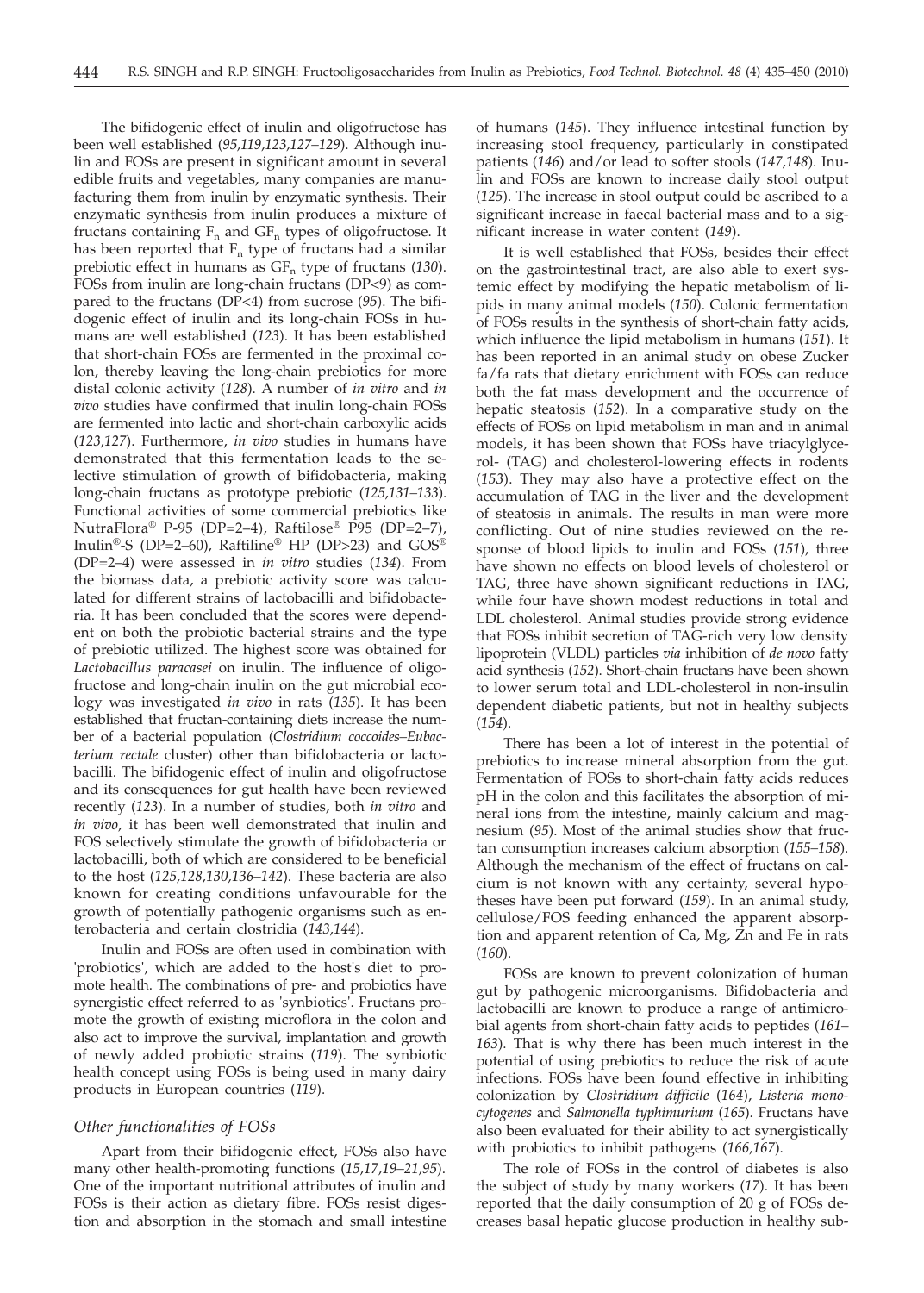jects without any effect on insulin-stimulated glucose metabolism (*168*). The effect of chronic ingestion of FOS on plasma lipid, glucose concentration, hepatic glucose production and inulin resistance was evaluated in type 2 diabetic subjects, and it was found that FOSs did not modify fasting plasma glucose and insulin concentration or basal hepatic glucose production. The inulin type fructans may be helpful for non-insulin-dependent diabetes patients (*169*). A significant reduction of cholesterolemia in diabetic subjects receiving a diet supplemented with fructans has been reported (*170*).

The studies with inulin and FOSs have shown reduction of chemically induced aberrant crypts and prevention of colon cancer. The effect of inulin-type fructans on the reduction of colon cancer in experimental animals and humans has been extensively reviewed (*171*).

#### *Applications of FOSs in food industry*

FOSs have many interesting nutritional and functional properties which enhance shelf-life and taste profile of various food products (*172*). The use of inulin or inulin-derived fructans is not possible in most of the soft drinks and fruit jams. In such acidic foods with long shelf- -life, both are strongly hydrolyzed into fructose. That is why FOSs are used as a sugar substitute mainly in dairy and bakery products (*21*). Furthermore, being low-calorie sweetener, they are often used in combination with high intensity sweeteners to replace sugars and provide a well- -balanced sweetener profile and mask the bitter aftertaste of aspartame or acesulfame K (*173*). However, FOSs can be used as the sole sweetening agent in light jam products, which gives 34 % calorie reduction compared to sucrose (*17*). The organoleptic characteristics of such products are acceptable. FOSs with inulin can be used in ice creams to replace all the sugar and reduce the fat content, and it also gives excellent mouthfeel characteristics (*17*). Since the freezing point depression of such products is lower with fructans than with sugar, their texture can be harder. Confectionery items like hard candies, gums, and marshmallows can be made while achieving significantly reduced energy values (*174*). FOSs were first introduced into the market as foodstuffs by Meiji Seika Co., Japan in 1984. Since then they have been widely used in confectionery and dairy industry. FOSs are also included in probiotic yoghurt and dairy drinks to produce 'synbiotic' products. Some of such commercial products are Aktifit (Emmi, Switzerland), Probioplus (Migros, Switzerland), Symbalance (Tonilait, Switzerland), Proghurt (Ja! Natürlich Naturprodukte, Austria), Fysiq (Mona, the Netherlands), Vifit (Sudmilch/Stassano, Belgium, Germany, UK), Fyos (Nutricia, Belgium), *etc*. (*119*). The current applications of FOSs include desserts such as jellies and ice creams; bakery products including biscuits, breads and pastries; spreads such as jams and marmalades; and infant milk formulations (*20*). The use of oligosaccharides in infant food formulations has been extensively reviewed (*175*). Inulin and FOSs are widely used as functional foods throughout the world for their health- -promoting and technical properties. They are ingredients of the future that meet the needs of the food industry today, and are on the leading edge of the emerging trend towards functional foods.

### **Future Perspectives**

Today's consumers hold high standards for the foods they consume. They demand foods that taste great, are fat- and/or calorie-reduced, and are also interested in such foods that provide added health benefits. Of course, it is also expected that these foods should be convenient and affordable. Inulin and FOSs are the novel dietary fibres which fulfill these considerations. The market for oligosaccharides is already substantial and continues to expand rapidly. The development of functional foods is a unique opportunity to contribute to the improvement of the quality of consumer's health and well-being. FOSs, due to their recognized bifidogenic action, their safety and beneficial effects on health, represent one of the most widely produced oligosaccharide groups and those most used in food industry (*17,19,20,95*).

The substantial market of FOSs as food ingredients supports a wide scope of isolation of novel FTase- and endoinulinase-producing strains. More emphasis should also be given to elaborative characterization of FOSs using sophisticated analytical techniques (*17*). Novel production techniques for FOSs using native/recombinant enzymes, highly efficient purification systems and/or new substrates should be explored.

Most of the feeding trials on FOSs are short-term, so consequences of their long-term consumption should be investigated (*95*). Currently, a sound understanding of the structure-function effects of the FOS prebiotics or the mechanisms behind their specific metabolism are not known (*95*). With this knowledge and enzyme engineering, tailor-made prebiotics can be produced in future. Novel FOSs can also be produced by substrate and enzyme engineering (*97*). Which microbiological outcomes a prebiotic should target, may be one of the aspects of future research on prebiotics. FOSs are the ingredients of the future that meet the needs of the food industry today and are on the leading edge of the emerging trend towards functional foods.

#### **References**

- *1.* E. Ricca, V. Calabrò, S. Curcio, G. Lorio, The state of the art in the production of fructose from inulin enzymatic hydrolysis, *Crit. Rev. Biotechnol. 27* (2007) 129–145.
- 2. P.P. Rutherford, A.C. Deacon, β-fructofuranosides from roots of dandelion (*Taraxacum officinale* Weber), *Biochem. J. 126* (1972) 569–573.
- *3.* Z. Chi, Z. Chi, T. Zhang, G. Liu, L. Xue, Inulinase-expressing microorganisms and applications of inulinases, *Appl. Microbiol. Biotechnol. 82* (2009) 211–220.
- *4.* A. Pandey, C.R. Soccol, P. Selvakumar, V.T. Soccol, N. Krieger, J.D. Fontana, Recent developments in microbial inulinases: Its production, properties and industrial applications, *Appl. Biochem. Biotechnol. 81* (1999) 35–52.
- *5.* P. Singh, P.K. Gill, Production of inulinases: Recent advances, *Food Technol. Biotechnol. 44* (2006) 151–162.
- *6.* K. Vijayaraghavan, D. Yamini, V. Ambika, N.S. Sowdamini, Trends in inulinase production – A review, *Crit. Rev. Biotechnol. 29* (2009) 67–77.
- *7.* R.S. Singh, R. Dhaliwal, M. Puri, Partial purification and characterization of exoinulinase from *Kluyveromyces marxianus* YS-1 for preparation of high fructose syrup, *J. Microbiol. Biotechnol. 17* (2007) 733–738.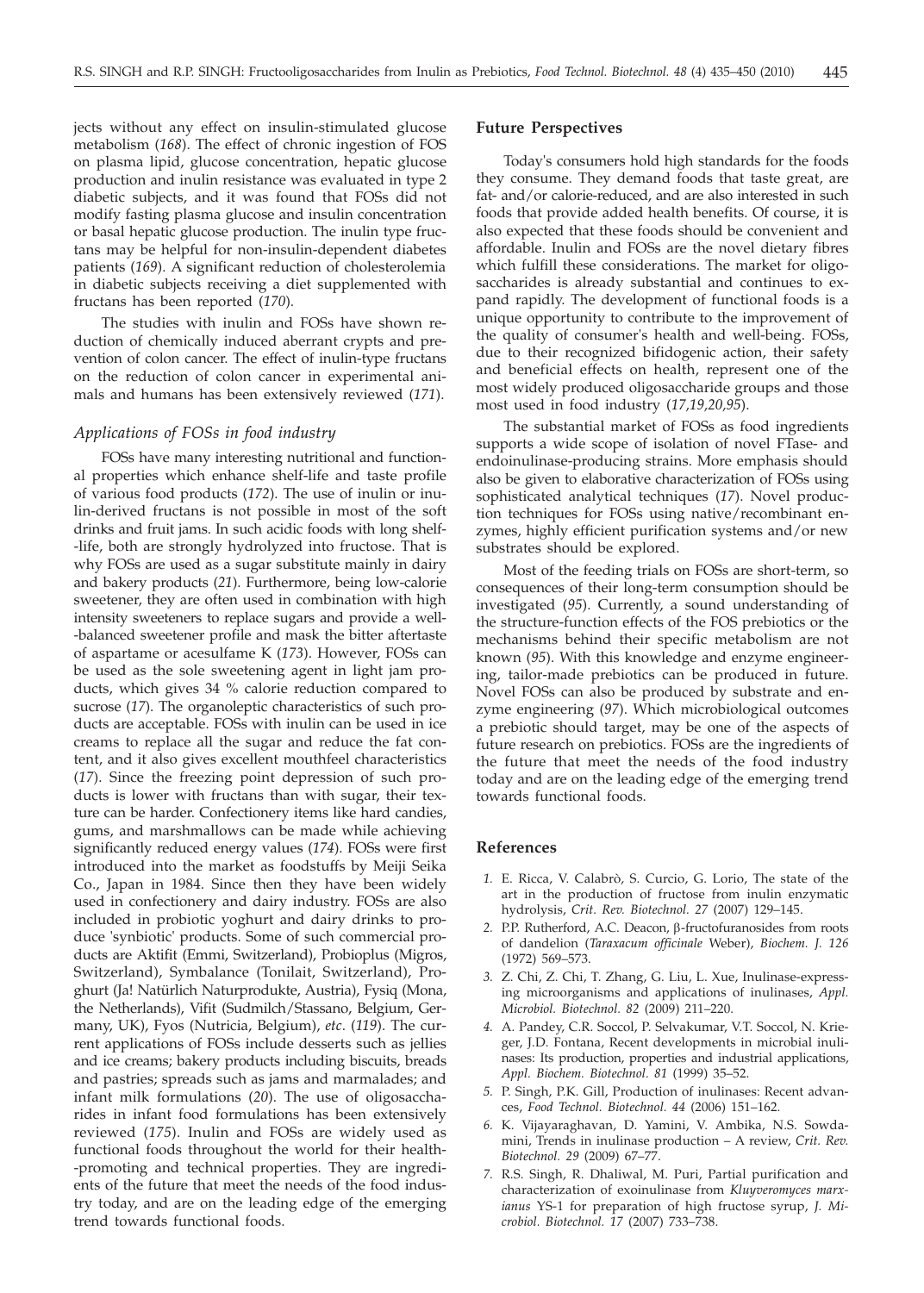- *8.* R.S. Singh, R. Dhaliwal, M. Puri, Production of high fructose syrup from *Asparagus* inulin using immobilized exoinulinase from *Kluyveromyces marxianus* YS-1, *J. Ind. Microbiol. Biotechnol. 34* (2007) 649–655.
- *9.* R.S. Singh, R. Dhaliwal, M. Puri, Development of a stable continuous flow immobilized enzyme reactor for the hydrolysis of inulin, *J. Ind. Microbiol. Biotechnol. 35* (2008) 777–782.
- *10.* J.P. Guiraud, J. Bourgi, M. Stervinou, M. Chaisse, P. Galzy, Isolation of a respiratory-deficient *Kluyveromyces fragilis* mutant for the production of ethanol from Jerusalem artichoke, *Biotechnol. Bioeng. 29* (1987) 850–858.
- *11.* K. Szambelan, J. Nowak, Z. Czarnecki, Use of *Zymomonas mobilis* and *Saccharomyces cerevisiae* mixed with *Kluyveromyces fragilis* for improved ethanol production from Jerusalem artichoke tubers, *Biotechnol. Lett. 26* (2004) 845–848.
- *12.* H. Oiwa, M. Naganuma, S. Ohnuma, Acetone-butanol production from dahlia inulin by *Clostridium pasteurianum* var. I-53, *Agr. Biol. Chem. 51* (1987) 2819–2820.
- *13.* Y.C. Shin, Y.H. Kim, H.S. Lee, S.J. Cho, S.M. Byun, Production of exopolysaccharide pullulan from inulin by a mixed culture of *Aureobasidium pullulans* and *Kluyveromyces fragilis*, *Biotechnol. Bioeng. 33* (1989) 129–133.
- *14.* D.M. Kim, H.S. Kim, Continuous production of gluconic acid and sorbitol from Jerusalem artichoke and glucose using an oxidoreductase of *Zymomonas mobilis* and inulinase, *Biotechnol. Bioeng. 39* (1992) 336–342.
- *15.* N. Kaur, A.K. Gupta, Applications of inulin and oligofructose in health and nutrition, *J. Biosci. 27* (2002) 703–714.
- *16.* A. Franck: Inulin. In: *Food Polysaccharides and Their Applications*, A.M. Stephen, G.O. Phillips, P.A. Williams (Eds.), CRC Press, Boca Raton, FL, USA (2006) pp. 335–352.
- *17.* P.T. Sangeetha, M.N. Ramesh, S.G. Prapulla, Recent trends in microbial production, analysis, and applications of fructooligosaccharides, *Trends Food Sci. Technol. 16* (2005) 442– 457.
- *18.* E.J. Vandamme, D.G. Derycke, Microbial inulinases: Fermentation process, properties and applications, *Adv. Appl. Microbiol. 29* (1983) 139–176.
- *19.* J.W. Yun, Fructooligosaccharides Occurrence, preparation, and application, *Enzyme Microb. Technol. 19* (1996) 107–117.
- *20.* R.G. Crittenden, M.J. Playne, Production, properties and applications of food-grade oligosaccharides, *Trends Food Sci. Technol. 7* (1996) 353–361.
- *21.* P.A.A. Coussement, Inulin and oligofructose: Safe intakes and legal status, *J. Nutr.* (Suppl. 7), *129* (1999) 1412–1712.
- *22.* F.R.J. Bornet, F. Brouns, Y. Tashiro, V. Duvillier, Nutritional aspects of short-chain fructooligosaccharides: Natural occurrence, chemistry, physiology and health implications, *Digest. Liver Dis.* (Suppl. 2), *34* (2002) 111–120.
- *23.* M. Ettalibi, J.C. Baratti, Purification, properties and comparison of invertase, exoinulinases and endoinulinases of *Aspergillus ficuum*, *Appl. Microbiol. Biotechnol. 26* (1987) 13– 20.
- *24.* W. Jing, J. Zhengyu, J. Bo, X. Xueming, Separation and identification of exo- and endoinulinase from *Aspergillus ficuum*, *Curr. Microbiol. 47* (2003) 109–112.
- *25.* R. Xiao, M. Tanida, S. Takao, Inulinase from *Chrysosporium pannorum*, *J. Ferment. Technol. 66* (1988) 553–558.
- *26.* C. Barthomeuf, F. Regerat, H. Pourrat, Production of inulinase by a new mold of *Penicillium rugulosum*, *J. Ferment. Bioeng. 72* (1991) 491–494.
- *27.* R.M. Gern, S.A. Furlan, J.L. Ninow, R. Jonas, Screening of microorganisms that produce only endo-inulinase, *Appl. Microbiol. Biotechnol. 55* (2001) 632–635.
- *28.* M. Skowronek, J. Fiedurek, Selection of biochemical mutants of *Aspergillus niger* resistant to some abiotic stresses

with increased inulinase production, *J. Appl. Microbiol. 95* (2003) 686–692.

- *29.* N. Kango, Production of inulinase using tap roots of dandelion (*Taraxacum officinale*) by *Aspergillus niger, J. Food Eng. 85* (2008) 473–478.
- *30.* T. Nakamura, K. Kuramori, N. Zaita, H. Akimoto, K. Ohta, Purification and properties of intracellular exo- and endoinulinases from *Aspergillus niger* strain 12, *Bull. Fac. Agric. Miyazaki University, 48* (2001) 49–58.
- *31.* W. Wenling, X. Zhaong, Z. Qian, Z. Xinsheng, Purification and properties of *Penicillium* extracellular inulinase, *Ind. Microbiol. 27* (1997) 8–12.
- *32.* W. Wei, X. Yu, Y. Dai, J. Zheng, Z. Xie, Purification and properties of inulinase from *Kluyveromyces* sp. Y-85, *Wei Sheng Wu Xue Bao*, *37* (1997) 443–448 (in Chinese).
- *33.* V. Rose, About a peculiar substance, *Neues Algem. Chem. 3* (1804) 217–219 (in German).
- *34.* T. Thomson: *A System of Chemistry*, *Vol. 4*, C. Baldwin, London, UK (1817) p. 65.
- *35.* J. van Loo, P. Coussement, L. de Leenheer, H. Horbregs, G. Smith, On the presence of inulin and oligofructose as natural ingredients in the Western diet, *Crit. Rev. Food Sci. Nutr. 35* (1995) 525–552.
- *36.* V.Z. Partida, A.C. Lopez, A.J.M. Gomez, Method of producing fructose syrup from agave plants. *US patent 5846333* (1998).
- *37.* A.K. Gupta, N. Kaur, Fructan storing plants A potential source of high fructose syrups, *J. Sci. Ind. Res. 56* (1997) 447–452.
- 38. A. Dolota, B. Dąbrowska, Raw fibre and inulin content in roots of different scorzonera cultivars (*Scorzonera hispanica* L.) depending on cultivation method, *Folia Hortic. 16* (2004) 31–37.
- *39.* C. Kuniyal, Y. Rawat, S. Oinam, J. Kuniyal, S. Vishvakarma, Kuth (*Saussurea lappa*) cultivation in the cold desert environment of the Lahaul valley, northwestern Himalaya, India: Arising threats and needs to revive socio-economic values, *Biodivers. Conserv. 14* (2005) 1035–1045.
- *40.* H.Q. Chen, X.M. Chen, Y. Li, J. Wang, Z.Y. Jin, X.M. Xu *et al.*, Purification and characterisation of exo-and endoinulinase from *Aspergillus ficuum* JNSP5-06, *Food Chem. 115* (2009) 1206–1212.
- *41.* S.I. Kang, Y.J. Chang, S.J. Oh, S.I. Kim, Purification and properties of an endo-inulinase from an *Arthrobacter* sp., *Biotechnol. Lett. 20* (1998) 983–986.
- *42.* W. Gao, Y. Bao, Y. Liu, X. Zhang, J. Wang, L. An, Characterization of thermo-stable endoinulinase from a new strain *Bacillus smithii* T7, *Appl. Biochem. Biotechnol. 157* (2009) 498–506.
- *43.* D.H. Kim, Y.J. Choi, S.K. Song, J.W. Yun, Production of inulo-oligosaccharides using endo-inulinase from a *Pseudomonas* sp., *Biotechnol. Lett. 19* (1997) 369–371.
- *44.* J.W. Yun, D.H. Kim, H.B. Yoon, S.K. Song, Effect of inulin concentration on the production of inulo-oligosaccharides by soluble and immobilized endoinulinase, *J. Ferment. Bioeng. 84* (1997) 365–368.
- *45.* J.P. Park, J.W. Yun, Utilization of chicory roots for microbial endoinulinase production, *Lett. Appl. Microbiol. 33* (2001) 183–187.
- *46.* A. Yokota, O. Yamauchi, F. Tomita, Production of inulotriose from inulin by inulin-degrading enzyme from *Streptomyces rochei* E87, *Lett. Appl. Microbiol. 21* (1995) 330–333.
- *47.* K. Naidoo, M. Ayyachamy, K. Permaul, S. Singh, Enhanced fructooligosaccharides and inulinase production by a *Xanthomonas campestris* pv. *phaseoli* KM 24 mutant, *Bioprocess Biosyst. Eng. 32* (2009) 689–695.
- *48.* Y.J. Cho, J. Sinha, J.P. Park, J.W. Yun, Production of inulooligosaccharides from chicory extract by endoinulinase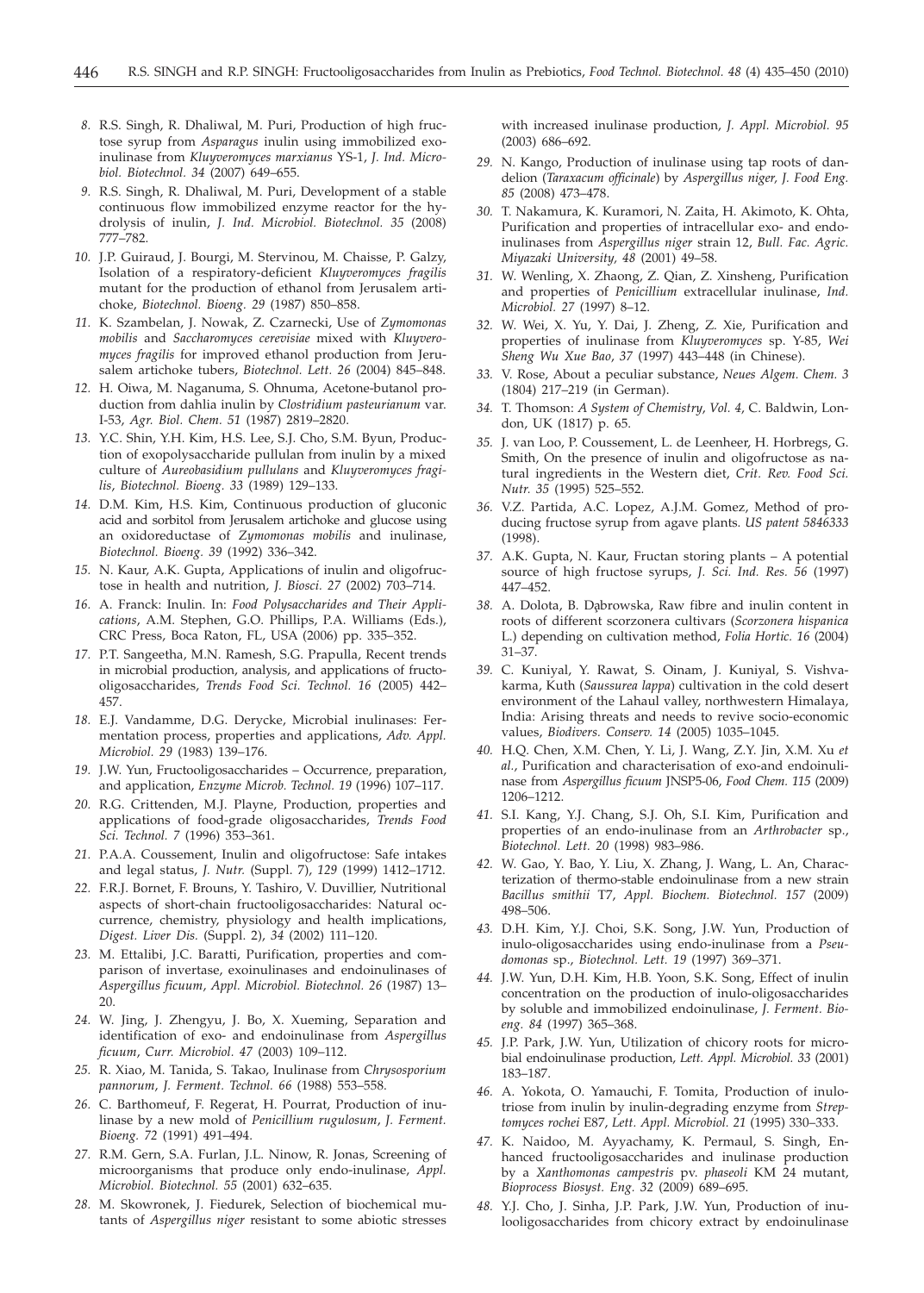from *Xanthomonas oryzae* No. 5, *Enzyme Microb. Technol. 28* (2001) 439–445.

- *49.* Y.J. Cho, J.W. Yun, Purification and characterization of an endoinulinase from *Xanthomonas oryzae* No. 5, *Process Biochem. 37* (2002) 1325–1331.
- *50.* J.P. Park, J.T. Bae, D.J. You, B.W. Kim, J.W. Yun, Production of inulooligosaccharides from inulin by a novel endoinulinase from *Xanthomonas* sp., *Biotechnol. Lett. 21* (1999) 1043– 1046.
- *51.* J. Zhengyu, W. Jing, J. Bo, X. Xueming, Production of inulooligosaccharides by endoinulinase from *Aspergillus ficuum*, *Food Res. Int. 38* (2005) 301–308.
- *52.* T. Nakamura, Y. Nagatomo, S. Hamada, Y. Nishino, K. Otha, Occurrence of two forms of extracellular endoinulinase from *Aspergillus niger* mutant 817, *J. Ferment. Bioeng. 78* (1994) 134–139.
- *53.* G.Q. Zhang, F.M. Cui, X.Q. Yang, S.J. Qian, Purification and properties of endoinulinase from *Chaetomium* sp., *Wei Sheng Wu Xue Bao*, *44* (2004) 785–788.
- *54.* S. Onodera, T. Shiomi, T. Nakamura, A. Fukuoka, F. Yoshimi, Novel DNA. *JP patent 7059574* (1995).
- *55.* T. Nakamura, A. Shitara, S. Matsuda, T. Matsuo, M. Suiko, K. Ohta, Production, purification and properties of an endoinulinase of *Penicillium* sp. TN-88 that liberates inulotriose, *J. Ferment. Bioeng. 84* (1997) 313–318.
- *56.* F. Ertan, F.E. Sanal, A.C. Kaboglu, T. Aktac, E. Bakar, Some properties of inulinase from *Rhizoctonia solani*, *J. Biol. Sci. 5* (2005) 330–334.
- *57.* K. Ohta, N. Suetsugu, T. Nakamura, Purification and properties of an extracellular inulinase from *Rhizopus* sp. strain TN-96, *J. Biosci. Bioeng. 94* (2002) 78–80.
- *58.* F. Ertan, F. Ekinci, The production of inulinase from *Alternaria alternata, Aspergillus niger* and *Trichoderma harzianum*, *J. Marmara Pure Appl. Sci. 18* (2002) 7–15.
- *59.* F. Ertan, F. Ekinci, T. Aktac, Production of inulinase from *Penicillium spinulosum, Aspergillus parasiticus* NRRL2999 and *Trichoderma viride*, *Pak. J. Biol. Sci. 6* (2003) 1332–1335.
- *60.* L. Gao, Z. Chi, J. Sheng, L. Wang, J. Li, F. Gong, Inulinase-producing marine yeasts: Evaluation of their diversity and inulin hydrolysis by their crude enzymes, *Microbial Ecol. 54* (2007) 722–729.
- *61.* C. Sandhya, A. Pandey: Inulinase. In: *Enzyme Technology*, A. Pandey, C. Webb, C.R. Soccol, C. Larroche (Eds.), Asiatech Publishers Inc., New Delhi, India (2006) pp. 347–358.
- *62.* R.J. Rouwenhorst, L.E. Visser, A.A. van der Baan, W.A. Scheffers, J.P. van Dijken, Production, distribution, and kinetic properties of inulinase in continuous cultures of *Kluyveromyces marxianus* CBS 6556, *Appl. Environ. Microbiol. 54* (1988) 1131–1137.
- *63.* R. Xiao, M. Tanida, S. Takao, Purification and some properties of endoinulinase from *Chrysosporium pannorum*, *J. Ferment. Bioeng. 67* (1989) 244–248.
- *64.* S. Onodera, N. Shiomi, Purification and substrate specificity of *endo*-type inulinase from *Penicillium purpurogenum*, *Agr. Biol. Chem. 52* (1988) 2569–2576.
- *65.* P.R. Kulkarni, R.S. Singhal: Inulinases. In: *Concise Encyclopedia of Bioresource Technology*, A. Pandey (Ed.), The Haworth Reference Press, New York, NY, USA (2004) pp. 526– 532.
- *66.* P. K. Gill, A.D. Sharma, R.K. Harchand, P. Singh, Effect of media supplements and culture conditions on inulinase production by an actinomycete strain, *Bioresour. Technol. 87* (2003) 359–362.
- *67.* W.A. Bazarra, M.M. Al-Dagal, Optimization of extracellular inulinase production by *Kluyveromyces marxianus* NRRL 2415, *Egypt. J. Microbiol. 34* (1999) 269–282.
- *68.* Y.J. Ha, S. Kim, Production and properties of exoinulinase from *Streptomyces* sp. S34, *J. Korean Agric. Chem. Soc. 35* (1992) 375–381.
- *69.* L. Zhang, C. Zhao, W.Y. Ohta, Y. Wang, Inhibition of glucose of an exoinulinase from *Kluyveromyces marxianus* expressed in *Pichia pastoris*, *Process Biochem. 40* (2005) 1541– 1545.
- *70.* R.S. Singh, B.S. Sooch, M. Puri, Optimization of medium and process parameters for the production of inulinase from a newly isolated *Kluyveromyces marxianus* YS-1, *Bioresour. Technol. 98* (2007) 2518–2525.
- *71.* R.S. Singh, R. Dhaliwal, M. Puri, Production of inulinase from *Kluyveromyces marxianus* YS-1 using root extract of *Asparagus racemosus*, *Process Biochem. 41* (2006) 1703–1707.
- *72.* S.M. Byun, B.H. Nahm, Production of fructose from Jerusalem artichoke by enzymatic hydrolysis, *J. Food Sci. 43* (1978) 1871–1873.
- *73.* D.G. Derycke, E.J. Vandamme, Production and properties of *Aspergillus niger* inulinase, *J. Chem. Technol. Biotechnol. 34* (1984) 45–51.
- *74.* A.B. Metzner, R.E. Otto, Agitation of non-Newtonian fluids, *AIChE J. 3* (1959) 3–10.
- *75.* P.H. Calderbank, M.B. Moo-Young, The prediction of power consumption in the agitation of non-Newtonian fluids, *Trans. Inst. Chem. Eng*. *37* (1959) 26–33.
- *76.* B.O.Y. Silva-Santisteban, F.M. Filho, Agitation, aeration and shear stress as key factors in inulinase production by *Kluyveromyces marxianus*, *Enzyme Microb. Technol. 36* (2005) 717–724.
- *77.* J. Sheng, Z. Chi, K. Yan, X. Wang, F. Gong, J. Li, Use of response surface methodology for optimization of process parameters for high inulinase production by the marine yeast *Cryptococcus aureus* G7a in solid state fermentation and hydrolysis of inulin, *Bioprocess Biosyst. Eng. 32* (2009) 333–339.
- *78.* M. Mazutti, J.P. Bender, H. Treichel, M. Di Luccio, Optimization of inulinase production by solid-state fermentation using sugarcane bagasse as substrate, *Enzyme Microb. Technol. 39* (2006) 56–59.
- *79.* M. Mazutti, G. Ceni, M. Di Luccio, H. Treichel, Production of inulinase by solid-state fermentation: Effect of process parameters on production and preliminary characterization of enzyme preparations, *Bioprocess Biosyst. Eng. 30* (2007) 297–304.
- *80.* M.A. Mazutti, A. Skovronski, G. Boni, G.L. Zabot, M.F. Silva, D. de Oliveira *et al.*, Partial characterization of inulinases obtained by submerged and solid-state fermentation using agroindustrial residues as substrates: A comparative study, *Appl. Biochem. Biotechnol. 160* (2010) 682–693.
- *81.* M.A. Mazutti, G. Zabot, G. Boni, A. Skovronski, D. de Oliveira, M. Di Luccio *et al.*, Optimization of inulinase production by solid-state fermentation in a packed bed bioreactor, *J. Chem. Technol. Biotechnol. 85* (2010) 109–114.
- *82.* M.A. Mazutti, G. Zabot, G. Boni, A. Skovronski, D. de Oliveira, M. Di Luccio *et al.*, Kinetics of inulinase production by solid-state fermentation in a packed-bed bioreactor, *Food Chem. 120* (2010) 163–173.
- *83.* J.P. Bender, M.A. Mazutti, D.D. Oliveira, M. Di Luccio, H. Treichel, Inulinase production by *Kluyveromyces marxianus* NRRL Y-7571 using solid state fermentation, *Appl. Biochem. Biotechnol. 129-132* (2006) 951-958.
- *84.* P. Selvakumar, A. Pandey, Solid state fermentation for the synthesis of inulinase from *Staphylococcus* sp. and *Kluyveromyces marxianus*, *Process Biochem. 34* (1999) 851–855.
- *85.* C. Xiong, W. Jinhua, L. Dongsheng, Optimization of solid- -state medium for the production of inulinase by *Kluyveromyces* S120 using response surface methodology, *Biochem. Eng. J. 34* (2007) 179–184.
- *86.* M. Ayyachamy, K. Khelawn, D. Pillay, K. Permaul, S. Singh, Production of inulinase by *Xanthomonas compestris* pv. *phaseoli* using onion (*Allium cepa*) and garlic (*Allium sativum*)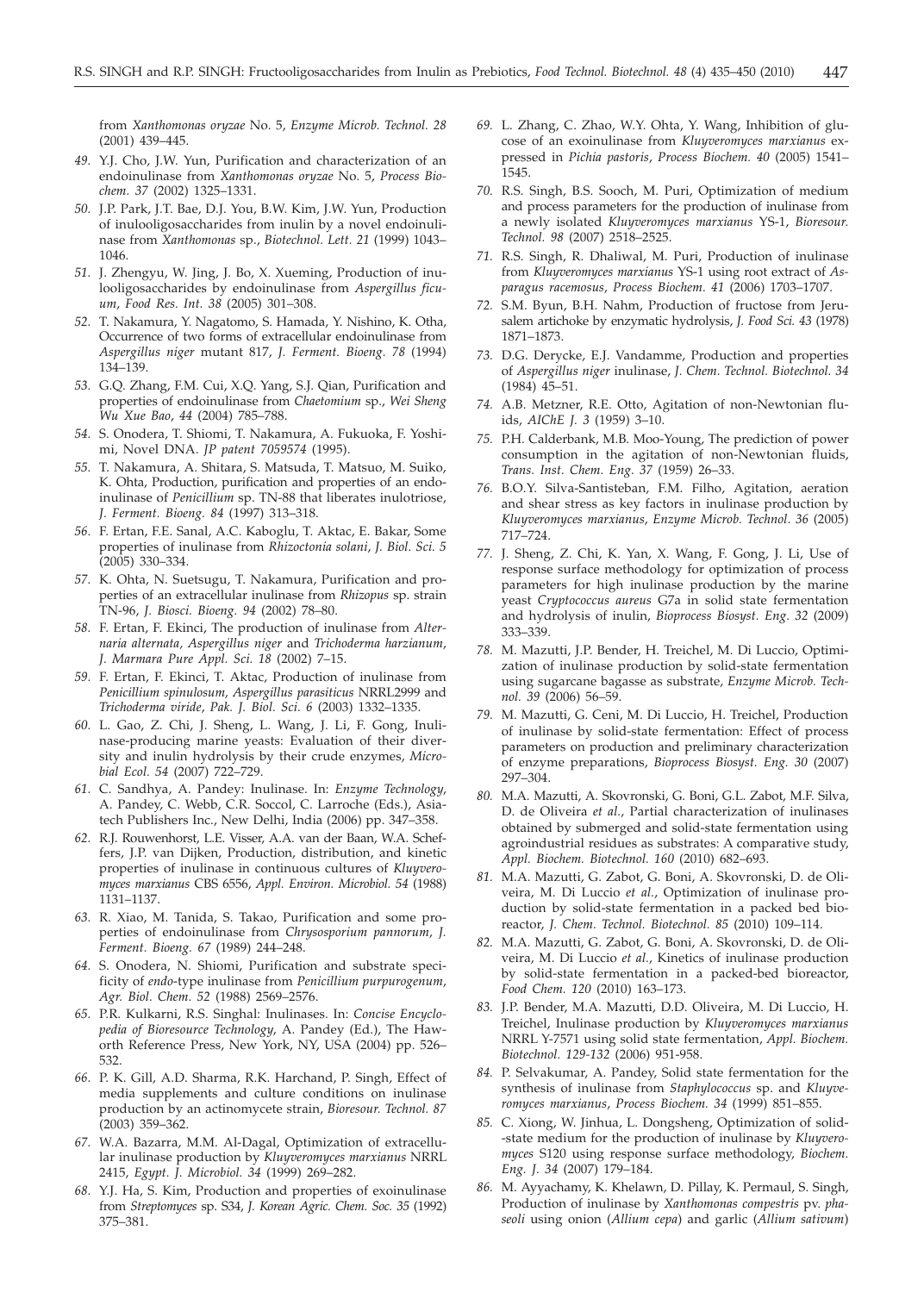peels in solid state cultivation, *Lett. Appl. Microbiol. 45* (2007) 439–444.

- *87.* M.A. Mazutti, M.L. Corazza, F. Maugeri, M.I. Rodrigues, J.V. Oliveira, H. Treichel, F.C. Corazza, Hybrid modeling of inulinase bio-production process, *J. Chem. Technol. Biotechnol. 85* (2010) 512–519.
- *88.* T.B. Uhm, K.S. Chae, D.W. Lee, H.S. Kim, J.P. Cassart, J. Vandenhaute, Cloning and nucleotide sequence of the endoinulinases–encoding gene, *inu2*, from *Aspergillus ficuum*, *Biotechnol. Lett. 20* (1998) 809–812.
- *89.* H.S. Kim, D.W. Lee, E.J. Ryu, T.B. Uhm, M.S. Yang, J.B. Kim, K.S. Chae, Expression of the *INU2* gene for an endoinulinase of *Aspergillus ficuum* in *Saccharomyces cerevisiae*, *Biotechnol. Lett. 21* (1999) 621–623.
- *90.* S. Park, H.Y. Jeong, H.S. Kim, M.S. Yang, K.S. Chae, Enhanced production of *Aspergillus ficuum* endoinulinase in *Saccharomyces cerevisiae* by using the *SUC2*-deletion mutation, *Enzyme Microb. Technol. 29* (2001) 107–110.
- *91.* T.B. Uhm, M.S. Chung, S.H. Lee, F. Gourronc, I. Housen, J.H. Kim *et al.*, Purification and characterization of *Aspergillus ficuum* endoinulinase, *Biosci. Biotechnol. Biochem. 63* (1999) 146–151.
- *92.* M. Skowronek, J. Fiedurek, Purification and properties of extracellular endoinulinase from *Aspergillus niger* 20 OSM, *Food Technol. Biotechnol. 44* (2006) 53–58.
- *93.* T.N. Nakamura, S. Nakatsu, Action and production of inulinase, *Denpun Kagaku*, *35* (1988) 121–130 (in Japanese).
- *94.* N.A. Zherebtsov, I.N. Abramova, S.A. Shelamova, T.N. Popova, Identification of catalitically active groups in inulinase from *Bacillus polymyxa* 722, *Appl. Biochem. Microbiol. 39* (2003) 544–548.
- *95.* R.A. Rastall, Functional oligosaccharides: Application and manufacture, *Ann. Rev. Food Sci. Technol. 1* (2010) 305–339.
- *96.* R.R. Schmidt, New method for the synthesis of glycosides and oligosaccharides. Are there alternatives to the Koenigs-Knorr method?, *Angew. Chem. Int. Ed. Engl. 25* (1986) 212–235.
- *97.* R. Beine, R. Moraru, M. Nimtz, S. Na'amnieh, A. Pawlowski, K. Buchholz, J. Seibel, Synthesis of novel fructooligosaccharides by substrate and enzyme engineering, *J. Biotechnol. 138* (2008) 33–41.
- *98.* S.G. Prapulla, V. Subhaprada, N.G. Karanth: Microbial Production of Oligosaccharides: A Review. In: *Advances in Applied Microbiology*, *Vol. 47*, A.L. Laskin, J.W. Bennet, G. Gadd (Eds.), Academic Press, New York, NY, USA (2000) pp. 98–108.
- *99.* Y.K. Park, M.M. Almeida, Production of fructooligosaccharides from sucrose by a transfructosylase from *Aspergillus niger*, *World J. Microbiol. Biotechnol. 7* (1991) 331–334.
- *100.* J.A.M. van Balken, T.J.G.M. van Dooren, W.J.J. van den Tweel, J. Kamphuis, E.M. Meijer, Production of 1-ketose with intact mycelium of *Aspergillus phoenicis* containing sucrose-1<sup>F</sup> fructosyltransferase, *Appl. Microbiol. Biotechnol. 35* (1991) 216–221.
- *101.* S. Hyashi, K. Matsuzaki, Y. Inomata, Y. Takasaki, K. Imada, Properties of *Aspergillus japonicus* b-fructofuranosidase immobilized on porous silica, *World J. Microbiol. Biotechnol. 9* (1993) 216–220.
- *102.* J.P. Park, T.K. Oh, J.W. Yun, Purification and characterization of a novel transfructosylating enzyme from *Bacillus macerans* EG-6, *Process Biochem. 37* (2001) 471–476.
- *103.* S.A.F.T. van Hijum, G.H. van Geel-Schutten, H. Rahouri, M.J.E.L. van der Maarel, L. Dijkhuizen, Characterization of a novel fructosyl transferase from *Lactobacillus reuteri* that synthesizes high-molecular-weight inulin and inulin oligosaccharides, *Appl. Environ. Microbiol. 68* (2002) 4390– 4398.
- *104.* L. L'Hocine, Z. Wang, B. Jiang, S. Xu, Purification and partial characterization of fructosyl-transferase and invertase

from *Aspergillus niger* AS0023, *J. Biotechnol. 81* (2000) 73– 84.

- *105.* C.S. Chien, W.C. Lee, T.J. Lin, Immobilization of *Aspergillus japonicus* by entrapping cells in gluten for production of fructooligosaccharides, *Enzyme Microbiol. Technol. 29* (2001) 252–257.
- *106.* P.T. Sangeetha, M.N. Ramesh, S.G. Prapulla, Influence of media components and reaction parameters on the production of fructosyl transferase and fructooligosaccharides, *Sci. Alim. 22* (2002) 277–287.
- *107.* S. Hayashi, T. Yoshiyama, N. Fujii, S. Shinohara, Production of a novel syrup containing neofructo-oligosaccharides by the cells of *Penicillium citrinum*, *Biotechnol. Lett. 22* (2000) 1465–1469.
- *108.* P.T. Sangeetha, M.N. Ramesh, S.G. Prapulla, Production of fructo-oligosaccharides by fructosyl transferase from *Aspergillus oryzae* CFR 202 and *Aureobasidium pullulans* CFR 77, *Process Biochem. 39* (2004) 753–758.
- *109.* J.W. Yun, S.K. Song, The production of high-content fructo- -oligosaccharides from sucrose by the mixed-enzyme system of fructosyltransferase and glucose oxidase, *Biotechnol. Lett. 15* (1993) 573–576.
- *110.* J.W. Yun, M.G. Lee, S.K. Song, Batch production of high- -content fructo-oligosaccharides from sucrose by the mixed- -enzyme system of b-fructofuranosidase and glucose oxidase, *J. Ferment. Bioeng. 77* (1994) 159–163.
- *111.* R.C. Fernández, B.G. Maresma, A. Juárez, J. Martínez, Production of fructooligosaccharides by  $\beta$ -fructofuranosidase from *Aspergillus* sp. 27H, *J. Chem. Technol. Biotechnol. 79* (2004) 268–272.
- *112.* K. Nishizawa, M. Nakajima, H. Nabetani, A forced-flow membrane reactor for transfructosylation using ceramic membrane, *Biotechnol. Bioeng. 68* (2000) 92–97.
- *113.* D.C. Sheu, K.J. Duan, C.Y. Cheng, J.L. Bi, J.Y. Chen, Continuous production of high content FOS by a complex cell system, *Biotechnol. Progr. 18* (2002) 1282–1286.
- *114.* P. Katapodis, E. Kalogeris, D. Kekos, B.J. Macris, P. Christakopoulos, Production of b-fructofuranosidase from *Sporotrichum thermophile* and its application in the synthesis of fructooligosaccharides, *Food Biotechnol. 17* (2003) 1–14.
- *115.* A. Zuccaro, S. Götze, S. Kneip, P. Dersch, J. Seibel, Tailor- -made fructooligosaccharides by a combination of substrate and genetic engineering, *ChemBioChem, 9* (2008) 143–149.
- *116.* J.W. Yun, J.P. Park, C.H. Song, C.Y. Lee, J.H. Kim, S.K. Song, Continuous production of inulo-oligosaccharides from chicory juice by immobilized endoinulinase, *Bioprocess Biosyst. Eng. 22* (2000) 189–194.
- *117.* J.W. Yun, C.H. Song, J.W. Choi, Y.J. Choi, S.K. Song, Production of inulo-oligosaccharides from inulin by recombinant *E. coli* containing endoinulinase activity, *Bioprocess Biosyst. Eng. 21* (1999) 101–106.
- *118.* J.W. Yun Y.J. Choi, C.H. Song, S.K. Song, Microbial production of inulo-oligosaccharides by an endoinulinase from *Pseudomonas* sp. expressed in *Escherichia coli*, *J. Biosci. Bioeng. 87* (1999) 291–295.
- *119.* K.R. Niness, Inulin and oligofructose: What are they, *J. Nutr.* (Suppl.), *129* (1999) 1402–1406.
- *120.* E.A. Flickinger, J. Van Loo, G.C. Fahey, Nutritional responses to the presence of inulin and oligofructose in the diets of domesticated animals: A review, *Crit. Rev. Food Sci. Nutr. 43* (2003) 19–60.
- *121.* G. Flamm, W. Glinsmann, D. Kritchevsky, L. Prosky, M. Roberfroid, Inulin and oligofructose as dietary fiber: A review of the evidence, *Crit. Rev. Food Sci. Nutr. 41* (2001) 353–362.
- *122.* N.M. Delzenne, Oligosaccharides: State of the art, *Proc. Nutr. Soc. 62* (2003) 177–182.
- *123.* D. Meyer, M. Stasse-Wolthius, The bifidogenic effect of inulin and oligofructose and its consequences for gut health, *Eur. J. Clin. Nutr. 63* (2009) 1277–1289.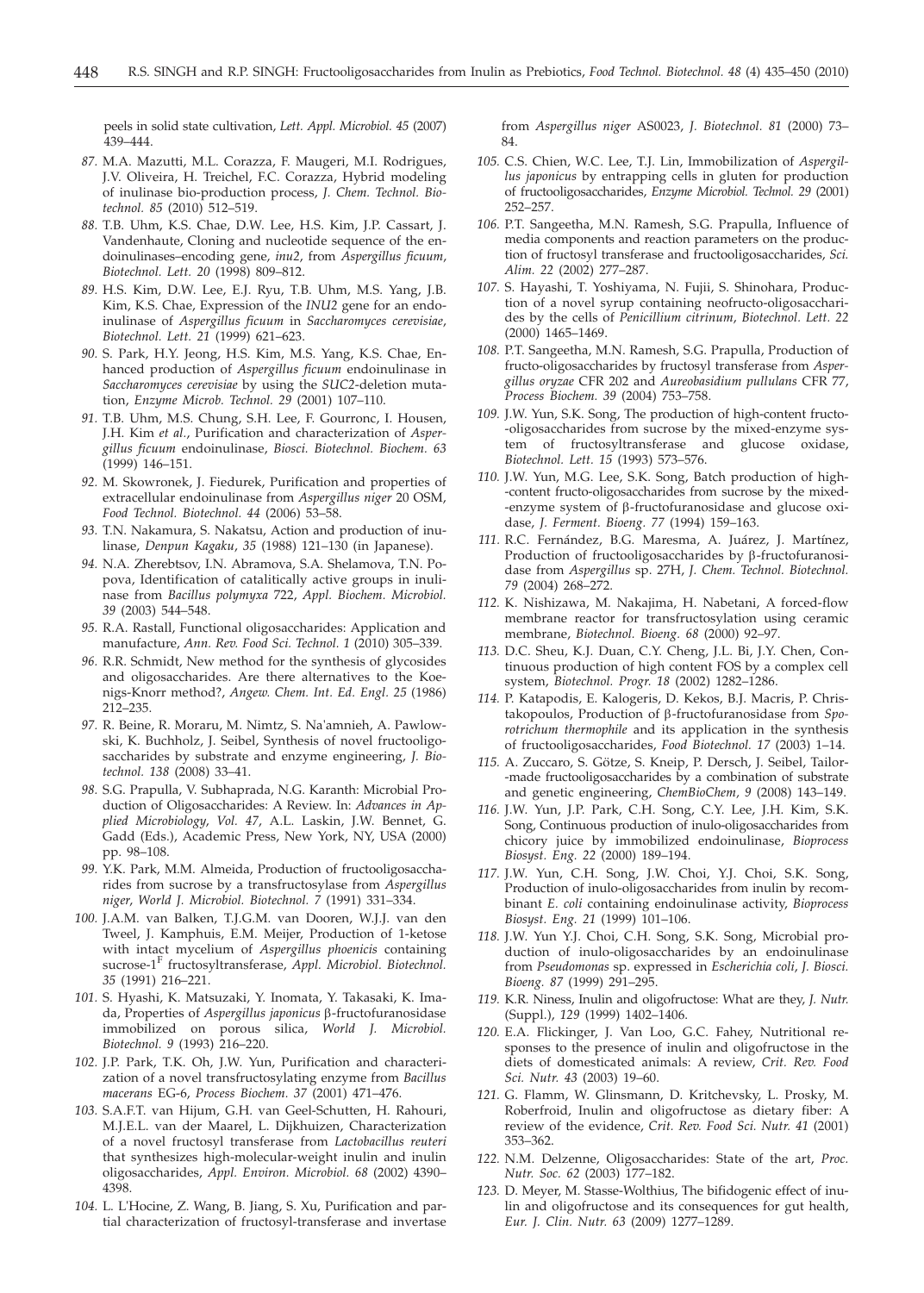- *124.* G.R. Gibson, M.B. Roberfroid, Dietary modulation of the human colonic microbiota: Introducing the concept of prebiotics, *J. Nutr. 125* (1995) 1401–1412.
- *125.* G.R. Gibson, E.R. Beatty, X. Wang, J.H. Cummings, Selective stimulation of the bifidobacteria in the human colon by oligofructose and inulin, *Gastroenterology, 108* (1995) 975– 982.
- *126.* C. Coudray, J. Bellanger, C. Castigla-Delavaud, C. Rémésy, M. Vermorel, Y. Rayssignuier, Effects of soluble and partly soluble dietary fibers supplementation on absorption and balance of calcium, magnesium, iron, and zinc in healthy young men, *Eur. J. Clin. Nutr. 51* (1997) 375–380.
- *127.* M.B. Roberfroid, Chicory fructooligosaccharides and the gastrointestinal tract, *Nutrition, 16* (2000) 677–679.
- *128.* S. Kolida, K. Tuohy, G.R. Gibson, Prebiotic effects of inulin and oligofructose, *Br. J. Nutr.* (Suppl. 2), *87* (2002) 193–197.
- *129.* F. Guarner, Inulin and oligofructose: Impact on intestinal diseases and disorders, *Br. J. Nutr.* (Suppl. 1), *93* (2005) 61–65.
- *130.* E. Menne, N. Guggenbuhl, M. Roberfroid, Fn-type chicory inulin hydrolysate has a prebiotic effect in humans, *J. Nutr. 130* (2000) 1197–1199.
- *131.* A.J. McBain, G.T. Macfarlane, Investigations of bifidobacterial ecology and oligosaccharide metabolism in a three- -stage compound continuous culture system, *Scand. J. Gastroenterol.* (Suppl.), *32* (1997) 32–40.
- *132.* Y. Bouhnik, B. Flourié, M. Riottot, N. Bisetti, M.F. Gailing, A. Guibert *et al.*, Effects of fructo-oligosaccharides ingestion on fecal bifidobacteria and selected metabolic indexes of colon carcinogenesis in healthy humans, *Nutr. Cancer*, *26* (1996) 21–29.
- *133.* B. Kleessen, B. Sykura, H.J. Zunft, M. Blaut, Effects of inulin and lactose on fecal microflora, microbial activity and bowel habit in elderly constipated persons, *Am. J. Clin. Nutr. 65* (1997) 1397–1402.
- *134.* J. Huebner, R.L. Wehling, R.W. Hutkins, Functional activity of commercial prebiotics, *Int. Dairy J. 17* (2007) 770– 775.
- *135.* B. Kleessen, L. Hartmann, M. Blaut, Oligofructose and long-chain inulin: Influence on the gut microbial ecology of rats associated with a human fecal flora, *Br. J. Nutr. 86* (2000) 291–300.
- *136.* H. Hidaka, T. Eida, T. Takizawa, T. Tokunaga, Y. Tashiro, Effect of fructooligosaccharides on intestinal flora and human health, *Bifidobacteria Microflora*, *5* (1986) 37–50.
- *137.* X. Wang, G.R. Gibson, Effect of the *in vitro* fermentation of oligofructose and inulin by bacteria growing in the human large intestine, *J. Appl. Bacteriol. 75* (1993) 373–380.
- *138.* Y. Bouhnik, B. Flourie, C. Andrieux, N. Bisetti, F. Briet, J.C. Rambaud, Effects of *Bifidobacterium* sp. fermented milk ingested with or without inulin on colonic bifidobacteria and enzymatic activities in healthy humans, *Eur. J. Clin. Nutr. 50* (1996) 269–273.
- *139.* Y. Bouhnik, K. Vahedi, L. Achour, A. Attar, J. Salfati, P. Pochart *et al.*, Short-chain fructo-oligosaccharide administration dose-dependently increases fecal bifidobacteria in healthy humans, *J. Nutr. 129* (1999) 113–116.
- *140.* J.M. Campbell, G.C. Fahey, W.W. Bryan, Selected indigestible oligosaccharides affect large bowel mass, cecal and fecal short-chain fatty acids, pH and microflora in rats, *J. Nutr. 127* (1997) 130–136.
- *141.* H.P. Kruse, B. Kleessen, M. Blaut, Effects of inulin on faecal bifidobacteria in human subjects, *Br. J. Nutr. 82* (1999) 375–382.
- *142.* G. LeBlay, C. Michel, H.M. Blottière, C. Cherbut, Prolonged intake of fructo-oligosaccharides induces a short-term elevation of lactic-acid producing bacteria and a persist-

ent increase in cecal butyrate in rats, *J. Nutr. 129* (1999) 2231–2235.

- *143.* G.R. Gibson, X. Wang, Regulatory effects of bifidobacteria on the growth of other colonic bacteria, *J. Appl. Microbiol. 77* (1994) 412–420.
- *144.* M.B. Roberfroid, Prebiotics and probiotics: Are they functional foods? *Am. J. Clin. Nutr.* (Suppl. 6), *71* (2001) 1682– 1687.
- *145.* C. Cherbut, Inulin and oligofructose in the dietary fibre concept, *Br. J. Nutr.* (Suppl. 2), *87* (2002) 159–162.
- *146.* A.R. Euler, D.K. Mitchell, R. Kline, L.K. Pickering, Prebiotic effect of fructo-oligosaccharide supplemented term infant formula at two concentrations compared with unsupplemented formula and human milk, *J. Pediatr. Gastroenterol. Nutr. 40* (2005) 157–164.
- *147.* N. Moore, C. Chao, L.P. Yang, H. Storm, M. Oliva-Hemker, J.M. Saavedra, Effects of fructo-oligosaccharide-supplemented infant cereal: A double-blind, randomized trial, *Br. J. Nutr. 90* (2003) 581–587.
- *148.* M.E. Bongers, F. de Lorijn, J.B. Reitsma, M.I. Groeneweg, J.A.J.M. Taminiau, M.A. Benninga, The clinical effect of a new infant formula in term infants with constipation: A double-blind, randomized cross-over trial, *Nutr. J. 6* (2007) Article No. 8.
- *149.* C. Castiglia-Delavaud, E. Verdier, J.M. Besle, J. Vernet, Y. Boirie, B. Beaufrere *et al.*, Net energy value of non-starch polysaccharide isolates (sugarbeet fibre and commercial inulin) and their impact on nutrient digestive utilization in healthy human subjects, *Br. J. Nutr. 80* (1998) 343–352.
- *150.* N.M. Delzenne, C. Daubioul, A. Neyrinck, M. Lasa, H.S. Taper, Inulin and oligofructose modulate lipid metabolism in animals: Review of biochemical events and future prospects, *Br. J. Nutr.* (Suppl. 2), *87* (2002) 255–259.
- *151.* C.M. Williams, K.G. Jackson, Inulin and oligofructose: Effects on lipid metabolism from human studies, *Br. J. Nutr.* (Suppl. 2), *87* (2002) 261–264.
- *152.* C.A. Daubioul, H.S. Taper, L.D. De Wispelaere, N.M. Delzenne, Dietary oligofructose lessens hepatic steatosis, but does not prevent hypertriglyceridemia in obese Zucker rats, *J. Nutr. 130* (1999) 1314–1319.
- *153.* M. Beylot, Effects of inulin-type fructans on lipid metabolism in man and in animal models, *Br. J. Nutr.* (Suppl. 1), *93* (2005) 163–168.
- *154.* M. Roberfroid, J. Salvin, Nondigestible oligosaccharides, *Crit. Rev. Food Sci. Nutr. 40* (2000) 461–480.
- *155.* A. Ohta, M. Ohtsuki, A. Hosono, T. Adachi, H. Hara, T. Sakata, Dietary fructooligosaccharides prevent ostopenia after gastrectomy in rats, *J. Nutr. 128* (1998) 106–110.
- *156.* K.E. Scholz-Ahrens, G. Schaafsma, E.G. van den Heuvel, J. Schrezenmeir, Effects of prebiotics on mineral metabolism, *Am. J. Clin. Nutr.* (Suppl. 2), *73* (2001) 459–464.
- *157.* C. Coudray, C. Feillet-Coudray, J.C. Tressol, E. Gueux, S. Thien, L. Jaffrelo, A. Mazur, Y. Rayssiguier, Stimulatory effect of inulin on intestinal absorption of calcium and magnesium in rats in modulated by dietary calcium intakes short-and long-term balance studies, *Eur. J. Nutr. 44* (2005) 293–302.
- *158.* C. Coudray, C. Feillet-Coudray, M. Rambeau, J.C. Tressol, E. Gueux, A. Mazur, Y. Rayssiguier, The effect of ageing on intestinal absorption and status of calcium, magnesium, zinc and copper in rats: A stable isotope study, *J. Trace Elem. Med. Biol. 20* (2006) 73–81.
- *159.* V. Coxam, Current data with inulin-type fructans and calcium, targeting bone health in adults, *J. Nutr.* (Suppl.), *137* (2007) 2527–2533.
- 160. M. Gudieal-Urabano, I. Goňi, Effect of fructooligosaccharides on nutritional parameters and mineral bioavailability in rats, *J. Sci. Food Agric. 82* (2002) 913–917.